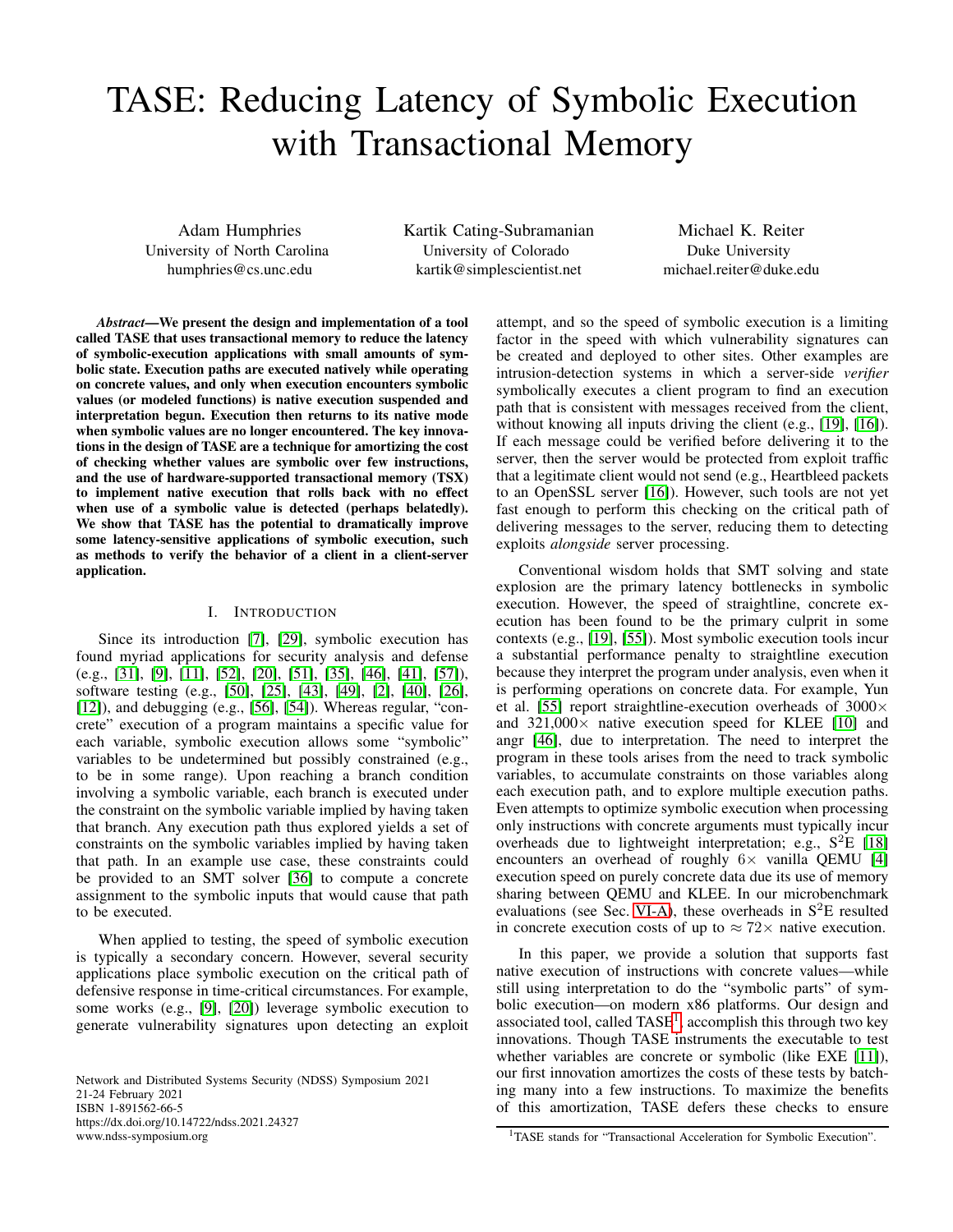that only variables actually used are checked; this deferment, together with the amortization, means that instructions may be concretely executed on symbolic variables. Therefore, a critical second innovation in TASE is a way of rolling back such erroneous computations so they have no effect. TASE uses hardware transactions as supported by Intel TSX extensions for this purpose, though as we will see, accomplishing with low overhead is nontrivial.

This paper outlines the design of TASE, and evaluates its potential to accelerate symbolic execution of applications with small amounts of symbolic state. We first show where TASE improves over modern alternatives such as KLEE, S<sup>2</sup>E, and QSYM [\[55\]](#page-14-11), through a microbenchmark comparison. This comparison shows that while TASE can perform poorly relative to some of these alternatives for applications with large amounts of symbolic data, it can perform much better than them when the amount of symbolic data is small.

Second, we show how TASE qualitatively improves the deployment options for a specific defensive technique, namely behavioral verification of a client program [\[19\]](#page-13-12), [\[16\]](#page-13-13) as introduced above. Though Chi et al. were able to show the verification of OpenSSL client messages in TLS 1.2 sessions induced by a Gmail workload at a speed that coarsely keeps pace with these sessions [\[16\]](#page-13-13), their verification was not fast enough to perform on the critical path of message delivery. We show that replacing the symbolic execution component of their tool with TASE substantially improves the prospects for performing verification as a condition of message delivery. More specifically, we show that TASE's optimizations reduce the average, median, and maximum *lag* suffered by any clientto-server message by over 90%, 94%, and 79%, where lag is defined as the delay between arrival of a message to the verifier and its delivery to the server after verification completes. In doing so, TASE brings these lags into ranges that are practical for performing inline verification of TLS sessions driven by applications, like Gmail, that are paced by human activity.

Third, we demonstrate the flexibility of the techniques in TASE by using it to prototype memory protections (stack canaries and buffer under- or over-run detection, while either reading or writing) for program execution. This demonstration is of interest primarily due to its minimality, requiring changes to TASE and associated components of fewer than 140 source lines of code. The resulting protections add less than 15% to our microbenchmarks' execution times with TASE, as well.

To summarize, our contributions are as follows:

- We introduce a method to limit tests for determining whether variables are symbolic to only those variables that are actually used, and to batch many such tests into few instructions. Since this deferred testing can result in our erroneously executing instructions on symbolic data, we show how transactional memory can be leveraged to undo the effects of these erroneous computations.
- We detail the numerous optimizations necessary to realize the promise of this approach, in terms of achieving compelling performance improvements for some applications of symbolic execution. We show through microbenchmark tests where TASE outperforms modern alternatives, KLEE,  $S^2E$ , and QSYM. We also compare to contemporaneously developed symbolic execution tool SymCC [\[39\]](#page-14-12).

• We show that TASE improves a specific defense using symbolic execution, namely behavioral verification [\[19\]](#page-13-12), [\[16\]](#page-13-13), to an extent that qualitatively improves how such a defense can be deployed on TLS traffic. Specifically, we show that TASE reduces the costs of this defense to permit its application *inline* for all but very latency-sensitive applications. In doing so, TASE enables preemptively protecting the server from exploits using this approach, versus its current ability to only detect malformed client messages alongside their processing by the server. We also demonstrate the flexibility of TASE by developing memory protections as an application of its techniques.

The rest of this paper is structured as follows. We discuss related work in Sec. [II.](#page-1-0) We provide background and describe challenges that we must overcome to realize TASE in Sec. [III,](#page-2-0) and present the design of TASE in Sec. [IV.](#page-3-0) We discuss additional aspects of TASE's implementation in Sec. [V.](#page-7-0) Sec. [VI](#page-7-1) contains an evaluation of TASE for a symbolic execution-based application, and microbenchmarks. We discuss limitations of TASE in Sec. [VII](#page-11-0) and conclude in Sec. [VIII.](#page-12-0)

## II. RELATED WORK

<span id="page-1-0"></span>We now outline prior work on symbolic execution systems and work using Intel's Transactional Synchronization Instructions.

## *A. Symbolic Execution Engines*

Symbolic execution engines DART [\[25\]](#page-13-7) and CUTE [\[43\]](#page-14-6) represent some of the earliest modern attempts to mix concrete and symbolic execution [\[12\]](#page-13-10). Their approach, called concolic testing, analyzes a program by choosing an initial set of concrete input values  $V$  to a given program. The program is then executed with instrumentation to determine when control flow instructions are encountered, and constraints are accumulated at these branch locations in terms of their relation to the concrete inputs. After execution with input  $V$  terminates or is suspended, the constraints gathered from execution on V are analyzed to determine a new set of concrete inputs  $V'$  to guide execution down a different path. The process can be run repeatedly until all paths are explored, or until the tester wishes to cease path exploration. Although we prioritize native execution in TASE and mix concrete and symbolic execution, our approach differs from concolic execution in that we do not require entirely concrete inputs to drive symbolic execution. We also do not require re-execution of a program from a new set of concrete values to reach different execution paths, as we employ native forking (see Sec. [IV-E\)](#page-6-0) to explore different branches of program execution when control flow depends on the value of a symbolic variable. QSYM is another example of a concolic execution tool that requires re-execution to explore new execution paths [\[55\]](#page-14-11). Like TASE, QSYM incorporates optimizations to reduce the cost of interpretation. However, unlike TASE, QSYM sacrifices soundness to optimize its performance for fuzzing. Another recent tool, SymCC [\[39\]](#page-14-12), implements concolic execution using compile-time instrumentation inserted into the LLVM IR of a program before machine code is generated.

Rather than using a program's native execution state as its primary representation, the KLEE symbolic execution engine [\[10\]](#page-13-14) instead analyzes a program by interpreting its source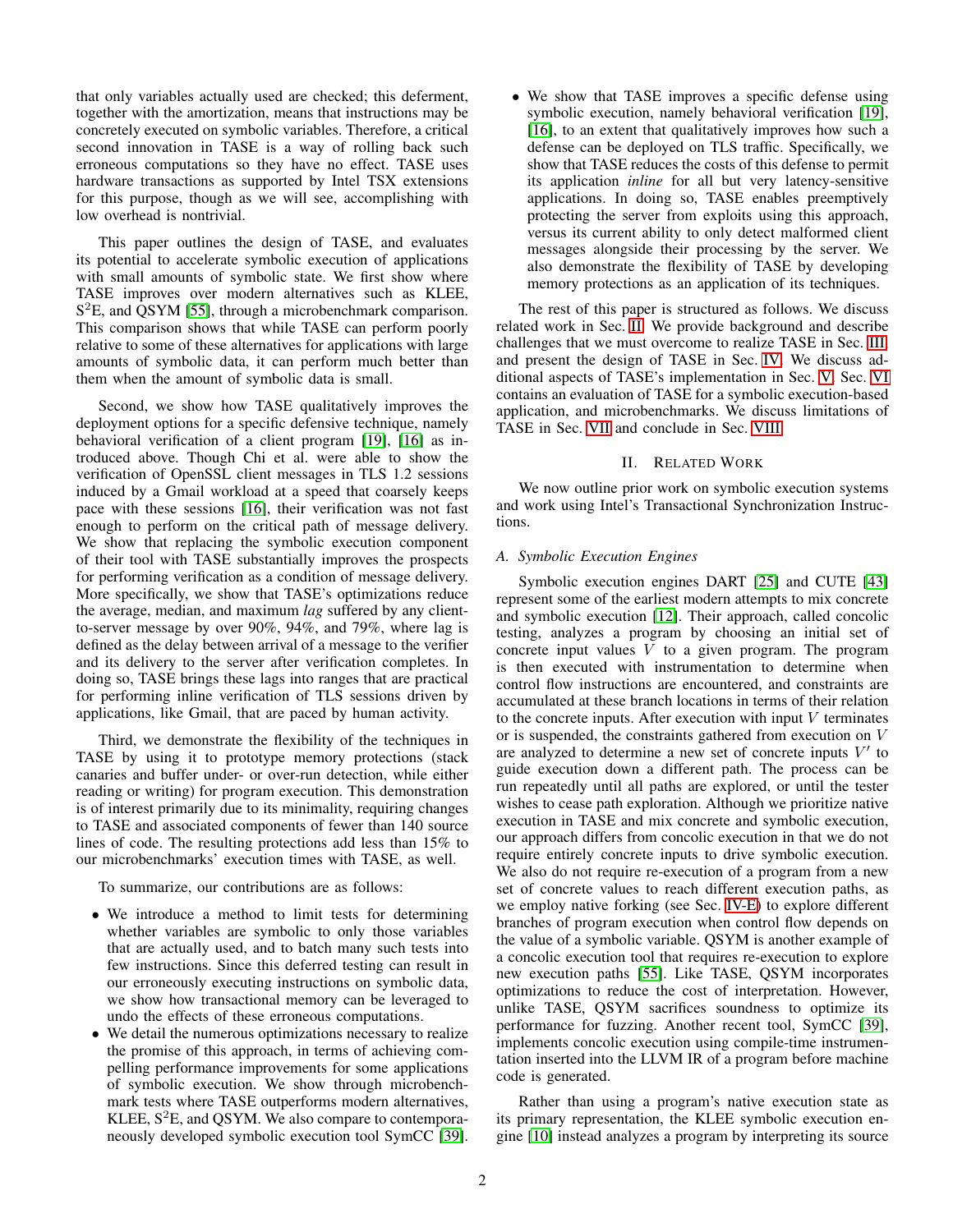code translated to LLVM IR. KLEE is deeply optimized to minimize the cost of constraint solving by caching previous query results, applying normalization to constraints and queries to facilitate comparisons between expressions, and analyzing queries to determine subexpressions which may have already been solved. KLEE is also structured to explore multiple program paths within a single process. By doing so, KLEE is able to closely guide state exploration with heuristics chosen to prioritize code coverage or search for specific bugs or problematic behavior. KLEE also implements software based copy-on-write to more efficiently manage the symbolic states associated with different program paths.

EXE [\[11\]](#page-13-4), Mayhem [\[13\]](#page-13-17), and  $S^2E$  [\[18\]](#page-13-15) are symbolic execution engines that use a program's native state as its principal representation. EXE analyzes a program by executing it natively and checking each use of a variable against a map that indicates if the variable is symbolic. Similarly, Mayhem uses dynamic taint analysis [\[38\]](#page-13-18) to detect instruction blocks that touch symbolic data, while otherwise executing the program natively. EXE and Mayhem also use forking to explore multiple execution paths, i.e., forking the symbolicexecution process upon reaching a symbolic branch, to allow the parent and child to explore the two possibilities separately. S <sup>2</sup>E uses QEMU and KLEE together to mix concrete and native execution, and is the system most similar to TASE. S <sup>2</sup>E uses the virtualization and emulation tools within QEMU to perform symbolic execution across user space and kernel space boundaries [\[18\]](#page-13-15).  $S^2E$  also uses an emulated MMU that checks each byte during access in concrete execution mode to determine if control must transfer to the KLEE-based interpreter [\[17\]](#page-13-19). While we build on their techniques for sharing symbolic and concrete state, TASE is built to prioritize and optimize native execution using new transactional machine instructions and symbolic-state detection mechanisms detailed in Sec. [IV.](#page-3-0) For detecting symbolic state, TASE does not solely rely on the bitmap lookup techniques used in EXE and S <sup>2</sup>E, and TASE incurs no virtualization or dynamic binary translation overheads when executing code natively.

## *B. Intel TSX*

Intel's Transactional Synchronization Instructions (TSX) were originally introduced to speed up concurrency in multithreaded applications [\[28,](#page-13-20) Ch. 16]. However, TSX instructions have been repurposed for security defenses (e.g., [\[45\]](#page-14-13), [\[14\]](#page-13-21)) and attacks [\[53\]](#page-14-14), [\[22\]](#page-13-22), as well. Similarly, TASE uses the transactions enabled by TSX in an unorthodox way. Specifically, TASE uses transactions to speculatively execute regions of code natively during symbolic execution, aborting the transaction if symbolic data is encountered. Key challenges for implementing this strategy are presented in Sec. [III-B.](#page-2-1)

## III. BACKGROUND AND CHALLENGES

<span id="page-2-0"></span>Our work to optimize symbolic execution for latencysensitive applications required us to build on research from seemingly unrelated topics. In this section we briefly cover necessary background and key challenges that we address in TASE, pertaining to executing concrete operations natively but safely during symbolic execution (Sec. [III-A\)](#page-2-2) and leveraging Intel TSX in this context (Sec. [III-B\)](#page-2-1).

### <span id="page-2-2"></span>*A. Concrete Operations in Symbolic Execution*

Past works (e.g., [\[25\]](#page-13-7), [\[11\]](#page-13-4), [\[18\]](#page-13-15), [\[13\]](#page-13-17)) have recognized the significance of enabling native execution for entirely concrete computations in symbolic execution engines. However, the overwhelming amount of such concrete operations present in some of our target applications necessitate more aggressive optimizations in TASE. For example, in Chi et al.'s verification of OpenSSL traffic [\[16\]](#page-13-13), which we explore as an application of TASE in Sec. [VI-B,](#page-9-0) fewer than 2.7% of instructions executed operate on symbolic data, even after extensive protocol-specific optimizations to eliminate unnecessary concrete operations (described as the *optimized* configuration in Sec. [VI-B1\)](#page-9-1). To enable inline operation of this verifier, it is thus necessary that concrete operation be optimized as much as possible.

To do so, TASE speculatively executes regions of code natively within transactions, optimistically assuming that no operation in the transaction reads or overwrites symbolic values. Transactions are atomic, and if any operation in a transaction reads or overwrites a symbolic value, TASE must abort the transaction and resume execution within an interpreter in our case, a modified version of the KLEE interpreter. After the transaction completes within the interpreter, TASE resumes native execution if possible.

Separating concrete and symbolic execution into different execution modes provided challenges for safely handling the symbolic expressions the interpreter produces. In particular, TASE tracks symbolic values by tainting them, specifically by augmenting KLEE's concrete/symbolic bitmaps with poison tainting and tracking. This required the design and verification of invariants to guarantee that the transition between concrete and symbolic execution does not unexpectedly overtaint or undertaint the program's execution with symbolic values, invaliding the resulting analysis. Moreover, because execution no longer occurs entirely within an interpreter, there is a risk that native execution might overwrite previously symbolic variables with concrete data with no indication to the interpreter, forcing us to adjust KLEE's data structures to prevent such updates.

#### <span id="page-2-1"></span>*B. Implementing Transactions with TSX*

A key contribution of our work is the use of Intel Transactional Synchronization Instructions (TSX) to increase the speed of symbolic execution. We focus specifically on the use of the TSX Restricted Transactional Memory instructions xbegin and xend.

Intel's TSX instructions were originally released to provide a hardware-assisted tool for managing concurrency in a process. A thread thd may speculatively attempt to acquire a shared resource by using an xbegin prior to entering the critical section. xbegin starts a transaction in which any modifications to memory or registers made by thd are either entirely committed at the end of the transaction (signified by xend) or entirely discarded, at which time control for thd may transfer to a fallback path with simpler locking primitives (e.g., a spin lock). In other words, the transaction is atomic.

Should another thread thd' attempt to enter the critical section and modify the shared resource while thd is also altering the resource in the transaction, one or both of the transactions will abort and roll back [\[28,](#page-13-20) Ch. 16]. Transactions are rolled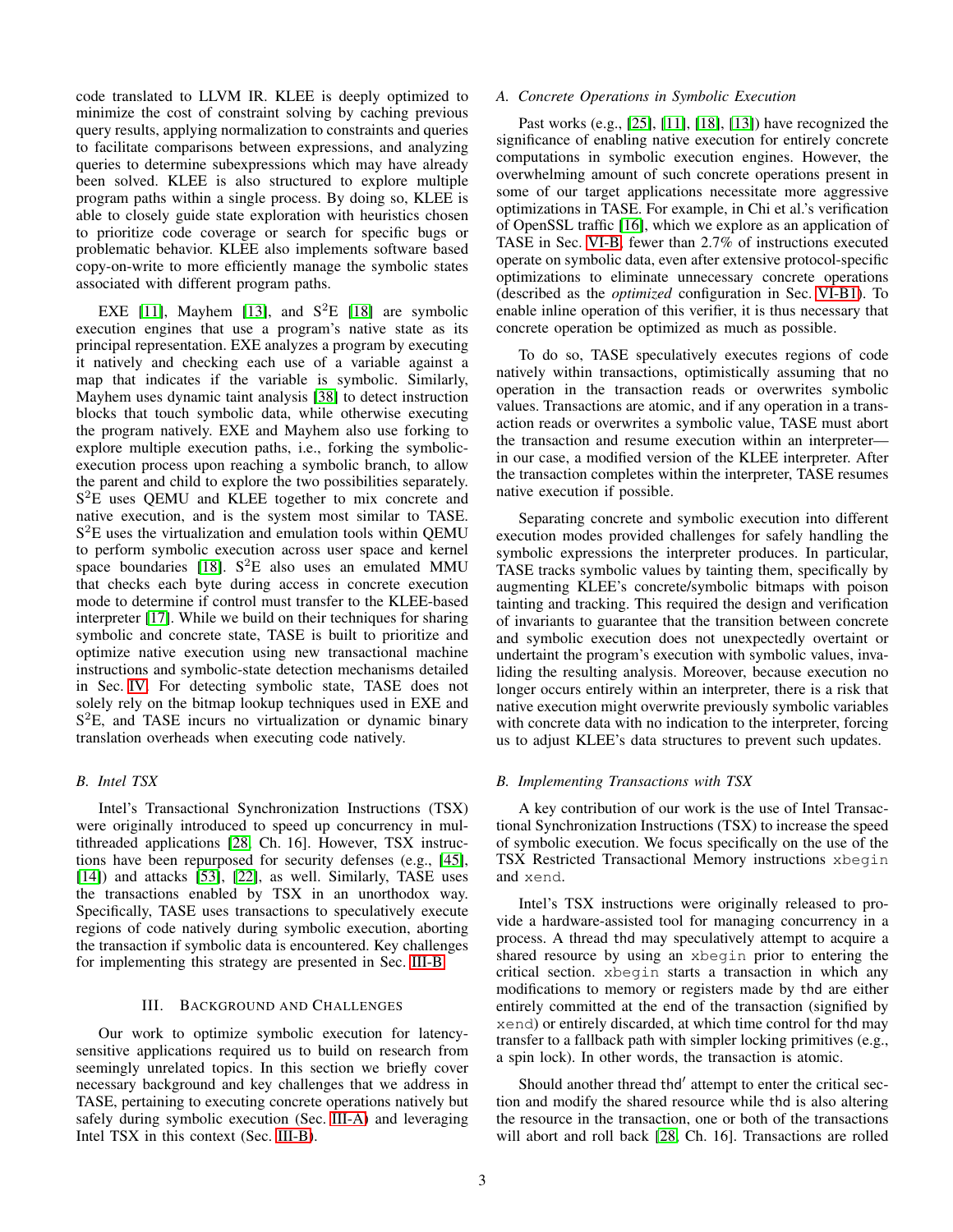back when conflicts over shared resources are detected between the read and write sets of thd and thd', potentially allowing both threads to operate in the critical section simultaneously if thd and thd' do not read or write the same shared data. Conflicts in the read/write sets of thd and thd' are detected by the cache coherence protocol, and enabling concurrency with TSX can potentially outperform other locking methods which categorically prevent multiple threads from executing in the critical section concurrently, even if no conflicting memory accesses would have occurred [\[28,](#page-13-20) Ch. 16].

Intel's transactional execution instructions provide the basis for our speculative execution scheme. The application of the transactions to create a fast path, while conceptually simple, requires a large number of details to be addressed. First, as noted by Shih et al. [\[45\]](#page-14-13), forcing a program to execute entirely within transactions introduces substantial challenges. Placing each basic block from the program within a single transaction introduces an overhead of roughly  $8 \times$  native execution, and transaction size is limited by cache size and associativity. Further complicating matters, transactions may abort due to asynchronous interrupts, are never guaranteed to commit, and must be carefully started and committed to avoid nesting.

Second, our speculative native execution scheme requires an efficient mechanism to abort transactions that encounter symbolic data. Ideally, individual bytes containing symbolic values could be marked as inaccessible by the OS (e.g., via page permissions) or a low-level hardware mechanism (e.g., via debug registers) so as to force any transaction accessing the byte to roll back. Unfortunately, the large granularity of page-level permissions and the scarcity of debug registers limit the effectiveness of these solutions. Another option is to inject instrumentation into the program to query a lookup table on each byte access (cf., [\[11\]](#page-13-4)); however this approach incurs a performance penalty for additional read operations and compare operations, may clobber the FLAGS register depending on its implementation, and also impacts the number of operations that may be placed within a single transaction. Sec. [IV](#page-3-0) contains our approach for overcoming these challenges.

### IV. DESIGN

<span id="page-3-0"></span>In this section, we outline the design of TASE. We begin by describing the overall architecture of TASE, and follow with descriptions of the system's transactional execution; its poison checking scheme for detecting memory accesses of symbolic values; its method of interpretation; and its mechanisms for managing state exploration.

## *A. Structure of TASE*

In TASE, we provide a symbolic execution system designed to rapidly symbolically execute user-space programs with small amounts of symbolic data. At its core, TASE provides a "fast path" and "slow path" for handling concrete and symbolic operations, respectively, as it executes an application (henceforth referred to as the *project*). Fig. [1](#page-3-1) shows a simplified overview of these two primary components.

TASE requires C source code to execute a project, including source code for any C libraries the project will use. The "fast path" for native execution described earlier is an instrumented, binary x86 version of the project (and any

<span id="page-3-1"></span>

Fig. 1: High-level structure of TASE. TASE comprises components labeled "TASE Compiler" and "TASE IR Generation". TASE generates a project executable containing native and interpretable representations of the project source, and that switches between these representations through a code trampoline to which control flows after native execution of a project basic block and after interpretation of a project basic block that leaves no symbolic values in the emulated registers.

libraries it uses) produced by compiling the project's source code with our custom LLVM TASE compiler. Crucially, TASE executes within this instrumented native execution path as the rule rather than the exception. By instrumenting loads and stores and inserting jumps to a code trampoline (cf., [\[32\]](#page-13-23), [\[45\]](#page-14-13)) with transactional instructions around basic blocks, TASE enables speculative native execution. TASE uses a *poison* (or *sentinel*) value to mark bytes as containing symbolic values while executing the project. While executing code natively within a transaction, values read and overwritten are recorded and checked en masse with SIMD instructions at the end of a transaction. If the poison value was read or overwritten, the transaction is aborted and all state changes performed during the transaction are undone; details are provided in Sec. [IV-B.](#page-4-0)

If TASE is unable to complete a transaction natively, control transfers via a context switch from the trampoline to the "slow path", our KLEE-based interpreter. The interpreter is responsible for executing the target binary until another transactional entry point is reached, at which time the target's execution might begin again concretely. KLEE executes by interpreting LLVM bitcode exclusively, whereas TASE switches between instrumented native execution to efficiently execute concrete operations and KLEE-style interpretation to handle symbolic operations. Although KLEE normally runs on IR generated directly from C code [\[10\]](#page-13-14), TASE uses KLEE to interpret through IR generated to represent x86 semantics; more details on the mechanics of TASE's interpretation are provided in Sec. [IV-D.](#page-5-0) Additionally, TASE differs from KLEE in its use of processes (cf., [\[11\]](#page-13-4)) to represent execution states (see Sec. [IV-E\)](#page-6-0).

Context switching between the interpreter and native execution in TASE closely resembles that in  $S<sup>2</sup>E$  [\[18\]](#page-13-15). The interpreter and native execution share a common address space, and a context switch from native execution to the interpreter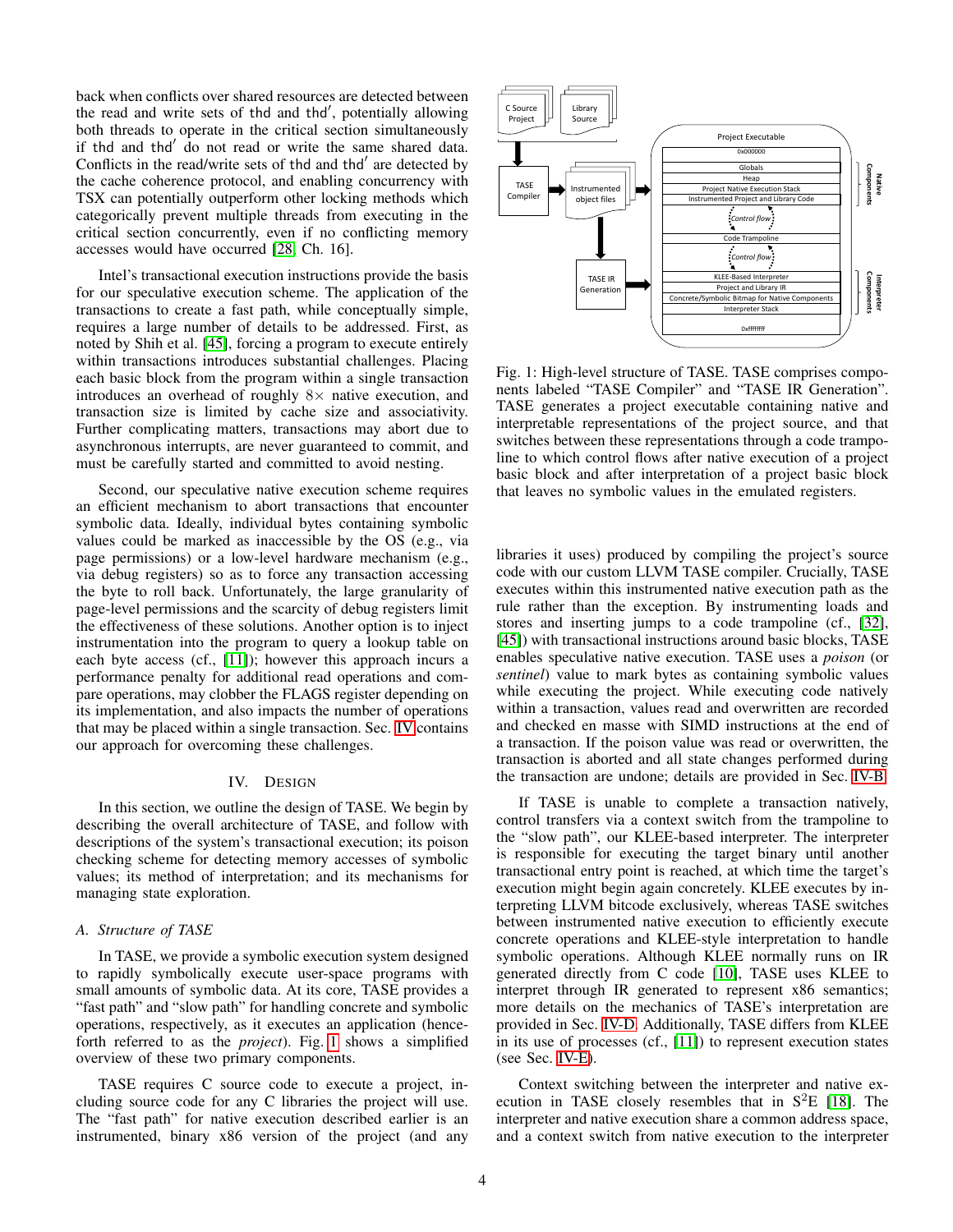occurs by snapshotting the current state of the general purpose registers (GPRs). The interpreter then uses this snapshot to model each x86 instruction's effects on main memory and a simulated copy of the GPRs, which is restored for concrete execution after a transactional boundary is reached and symbolic values no longer reside within the GPRs.

Symbolic data—including values used for altering control flow—are exclusively handled by the interpreter, which may also fork state to explore new execution paths. Our forking mechanism uses the native Unix fork system call to explore execution paths, similar to the techniques used in EXE [\[11\]](#page-13-4); we include more details in Sec. [IV-E.](#page-6-0) We discuss the mechanisms for detecting usage of symbolic data during native execution in Sec. [IV-C.](#page-4-1)

### <span id="page-4-0"></span>*B. Transactional Execution*

To mitigate the cost of interpreting instructions with concrete operands, TASE instead executes these instructions natively within TSX transactions. Our strategy is to speculatively execute the target program natively for as many transactions as possible, and abort a transaction if an "unsafe" operation occurs that requires special handling of symbolic data via interpretation. TASE requires access to source code, and emits instrumented machine code for the program along with the symbolic execution components and interpreter in a single executable.

In a previous work that executed software in transactions for a different purpose, T-SGX [\[45\]](#page-14-13) uses the Clang LLVM back-end to conservatively estimate the read and write sets of instructions and cache-way usage at compile time to efficiently group together a large number of instructions in a single TSX transaction. Their technique helps to maximize the number of instructions in a transaction to amortize the overhead required for setting up and committing or rolling back a transaction. Unlike T-SGX, TASE does not statically determine the number of instructions to place in a transaction. Our evaluation of OpenSSL verification (see Sec. [VI-B\)](#page-9-0) revealed the need to efficiently instrument code that frequently included variablesized loops and function pointers, both of which make effective compile-time instrumentation challenging. Using a custom Clang LLVM back-end, TASE injects trampoline jumps around basic blocks and dynamically determines the boundaries for closing and opening a transaction at runtime.

For any transaction, let its *stride* denote the number of basic blocks attempted within the transaction. In our present implementation, we currently use a transactional batching policy in which the stride of each transaction, by default, is set to a constant  $s_{\text{max}}$ ; in our evaluation in Sec. [VI,](#page-7-1)  $s_{\text{max}}$  is set to 16. If a transaction tx aborts, then one possibility would be to trap to the interpreter and simply interpret through the whole aborted transaction. However, a more refined approach that leverages the *reason* for the abort can optimize execution considerably.

If tx aborts due to reading or overwriting a poisoned memory location (see Sec. [IV-C\)](#page-4-1), then tx is aborted using an xabort instruction. This instruction permits information about the abort to be conveyed to the abort handler in a register. We use this facility to convey the number  $c$  of basic blocks that were successfully executed in the transaction (without detecting poison) before the one where poison was encountered, which is tracked in a counter updated by the trampoline. In this case, TASE attempts another transaction  $tx'$  beginning at the same place as tx, but with a stride of c. If tx' completes successfully, then the interpreter is invoked to interpret through the next basic block (where poison is known to appear), and native execution is resumed afterward, if possible.

If tx aborts for another reason, then it is generally necessary to interpret through the basic block where the abort occurred (see [\[28,](#page-13-20) Sec. 16.3.8.2]). For example, if tx aborted due to triggering a page fault, then it will likely trigger the page fault again if retried in full [\[30\]](#page-13-24). TASE thus attempts to natively execute as many of the basic blocks in tx as possible while incurring few transaction aborts, before leveraging the interpreter to interpret through the basic block that caused tx to abort. TASE does this using the following logic (inspired by binary search), assuming the stride of tx is  $s_{\text{max}}$ :

- 1)  $s \leftarrow s_{\text{max}}/2$ .
- <span id="page-4-3"></span>2) While  $s \geq s_{\min}$  do:
	- a) Attempt a transaction  $tx'$  of s basic blocks.
	- b)  $s \leftarrow s/2$  (regardless of whether tx' aborted and, if so, the reason for the abort).
- <span id="page-4-2"></span>3) Trap to the interpreter and have it interpret through  $s_{\text{min}}$ basic blocks.

After step [3,](#page-4-2) TASE resumes native execution with its default stride of  $s_{\text{max}}$ . Note that each tx' of stride s in step [2a](#page-4-3) will either advance the program counter past the  $s$  blocks attempted if  $tx'$  does not abort, or will leave the program counter unchanged if tx' aborts. The logic above attempts to ensure that if the condition that caused tx to abort is persistent (e.g., a page fault incurred during a particular basic block), then the troublesome basic block is interpreted in step [3.](#page-4-2)

#### <span id="page-4-1"></span>*C. Poison Checking*

To prevent native transactions from interacting with symbolic information in an "unsafe" way, we implement a poison checking scheme. One such "unsafe" interaction we prohibit is the loading of a symbolic variable into a register; this allows us to assume that arithmetic performed within the general purpose registers cannot access symbolic values and therefore needs no additional instrumentation.

Broadly speaking, on a byte-level basis each memory location that contains a symbolic value or expression is "poisoned" with a reserved numeric value. Reads and writes within a native transaction are instrumented at compile time to store the values read and overwritten in reserved SIMD and general purpose registers. At the end of each basic block and prior to a transaction's commitment, the values in the registers are tested in bulk to determine if a poison value was read or overwritten. If a poison value is found in the SIMD registers reserved for instrumentation, the transaction is aborted.

To make this scheme sound and efficient, several implementation refinements were required. First, we implement poisoning on an aligned two-byte basis. Byte-level poisoning would potentially result in a large number of "false positives" in which a native transaction reads a value concretely that, by coincidence, matches the poison value. Consequently, if any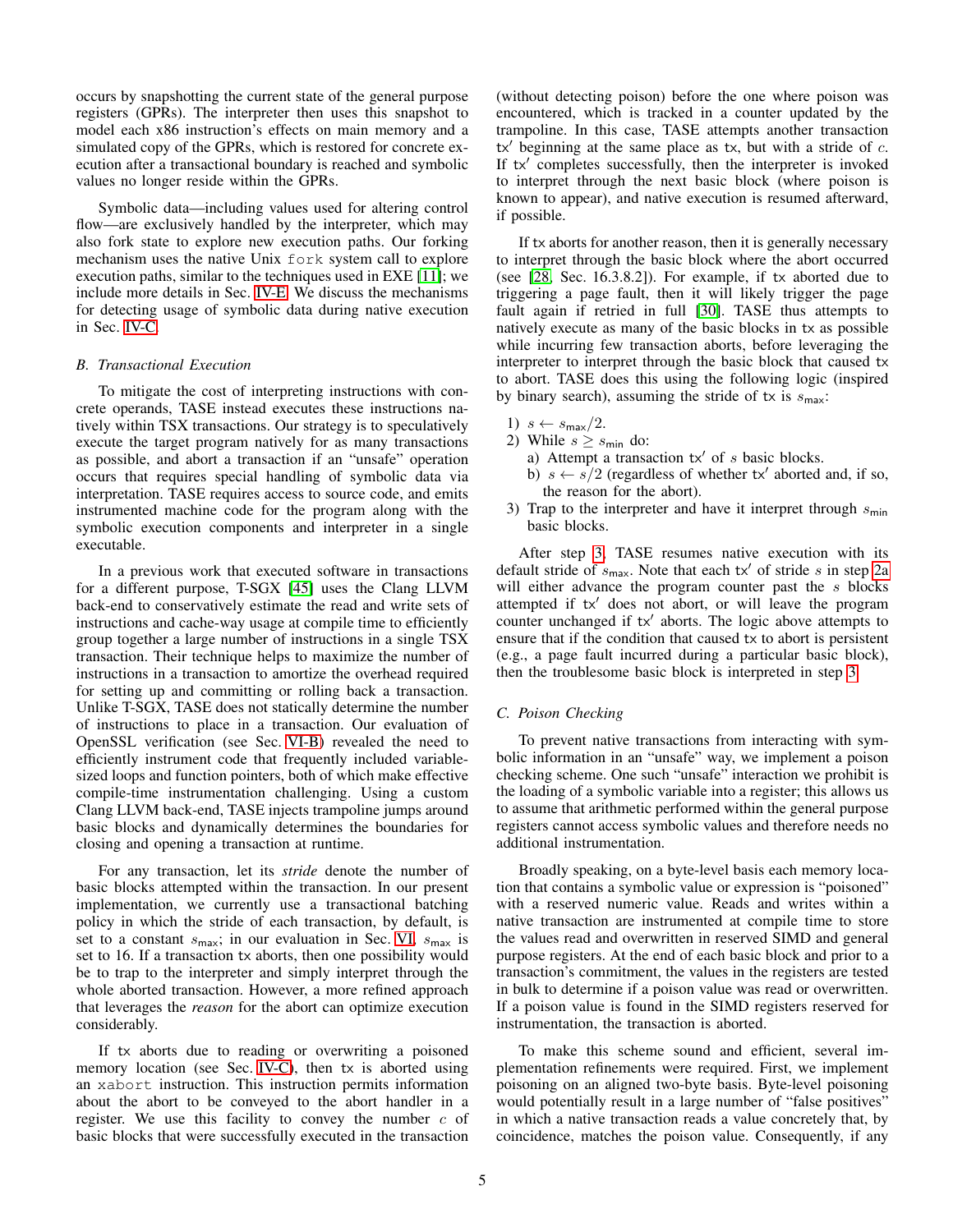single byte b needs to be marked as symbolic by the interpreter, we poison the 2-byte-aligned buffer  $B$  containing  $b$ . If  $B$  also contains a concrete byte  $b'$ , then we mark  $b'$  as symbolic as well, but with a constraint that  $b'$  equals its concrete value prior to B's poisoning. Of course, the risk of false positives could be reduced further by poisoning 4-byte buffers, though we have found 2-byte poisoning to suffice so far.

Second, to prevent natively executing instructions that read from or write to memory locations containing symbolic data, we copy reads and memory values prior to writes to our reserved SIMD and general purpose registers during native execution. These read and overwritten values are later checked at the end of the basic block to determine if an instruction could have operated on symbolic data. If so, the transaction rolls back and the interpreter handles the transaction, referencing its internal bitmap indicator to determine if memory operands are concrete or symbolic. For example, suppose some instruction instr in basic block blk performs a load or store to a symbolic address (i.e., a symbolic pointer) during native execution. As noted earlier, TASE remains in the interpreter while symbolic data remains in its simulated registers, so the registers must be entirely concrete at the beginning of blk. Some instruction instr' (possibly instr itself) must read from memory (explicitly or as a side-effect) the poisoned symbolic data used as an address by instr. When instr' is executed, TASE's instrumentation copies the poison tag associated with symbolic data to its reserved SIMD registers for batched checking at the end of the basic block, at which time the transaction will abort. In this example, even if instructions after instr' in the basic block perform memory operations using malformed addresses impacted by the poison tag (e.g., calculating offsets from the poison), our checks at the end of the basic block discard the changes (or the transaction will roll back via segmentation fault if the malformed address is for an unmapped page). In other words, when the first poison value is read or overwritten within a basic block and stashed away for batched poison checking later, regardless of subsequent instructions, the transaction containing the entire basic block is destined to abort. Compared to instruction-byinstruction instrumentation, batching poison checks at the end of the basic block in SIMD registers reduces the total number of instructions required to perform the poison checks, and simplifies the process of verifying that instrumentation checks do not clobber the FLAGS register.

Third, to ensure that control flow within a transaction containing one or more instructions operating on poisoned data reaches the SIMD checks and aborts, we add additional instrumentation before indirect control flow instructions which allow jumps to arbitrary destinations. Without such a safeguard, our belated poison checking scheme could allow poison-dependent indirect control flow arithmetic (e.g., jump table calculations and function pointers) to erroneously transfer control to destination addresses computed with the poison sentinel value, thereby circumventing the poison checking logic. Specifically, we add an additional trampoline jump to the poison checking logic before instructions that jump to an operand address (e.g., call %rax, jmp %rax), effectively placing the instructions in a separate basic block and preventing their execution if the operand is symbolic; as stated earlier, control flow between basic blocks traps to our interpreter if symbolic taint enters a register. Similarly, if the indirect control flow instruction performs a jump to an address stored in memory pointed to by its operands (e.g., ret), we inject an additional poison check for the destination address and a jump to the batched poisonchecking logic before the instruction is executed. Fortunately, assuming access to the source code for target applications in TASE and restricting our custom compiler's instruction selection simplifies the task of instrumenting indirect control flow instructions.

The above design points help to ensure that native execution does not interact with symbolic values in any way, including "clobbering" writes to symbolic variables that would, in effect, concretize them without notifying the interpreter. Our "in-place" poison-checking scheme along with KLEE's symbolic bitmap indicator provides a mechanism for accomplishing this.

The design choices for our poisoning scheme were made to minimize the cost of instrumentation. Whenever possible, our instrumentation to save values read from or overwritten in memory is inserted into the target code to prevent any additional reads from or writes to memory. With the help of alignment guarantees from the compiler, many instructions reading data larger than a byte can be instrumented by moving the data read from a general purpose register to a reserved register, where it is later checked en masse with other data values. Taint trackers such as Minemu [\[6\]](#page-13-25) use similar techniques to reserve SIMD registers for instrumentation purposes. Although TASE does not currently support native execution or interpretation of SIMD instructions (i.e., SIMD instructions are currently only executed as instrumentation), this limitation is not fundamental; we plan to extend TASE in future work to emit SIMD instructions as part of the program being symbolically executed, as our poisoning scheme only requires three SIMD registers to be reserved.

# <span id="page-5-0"></span>*D. Interpretation*

Should a native transaction encounter symbolic data, control flow in TASE transfers to a KLEE-based interpreter. Given the representation of the project as a set of x86 registers and an address space, the interpreter executes instructions until a transactional entry point is reached (i.e., an instruction corresponding to the code trampoline) and the registers contain no symbolic data. The interpreter tracks symbolic data on a per-byte basis.

Invoking the interpreter requires saving a snapshot of the GPRs as they appeared at the end of the last successful transaction; crucially, TASE does not require that main memory is snapshotted or copied during the context switch. In the interpreter, reads and writes to main memory are performed directly on the addresses being read from or written to. However, changes to the simulated x86 registers in the interpreter must be faithfully tracked so that native execution can be resumed by a context switch after interpretation has completed. As KLEE interprets LLVM IR, we provide LLVM IR representations of each x86 machine instruction within a given transaction to preserve the semantics of the program and produce a system state that may be restored for native execution; see Fig. [2a](#page-6-1) and Fig. [2b](#page-6-1) for a simplified example of how the x86 instruction pop %r9 is modeled, and Sec. [V-A](#page-7-2) for details on further optimizations. In order to avoid directly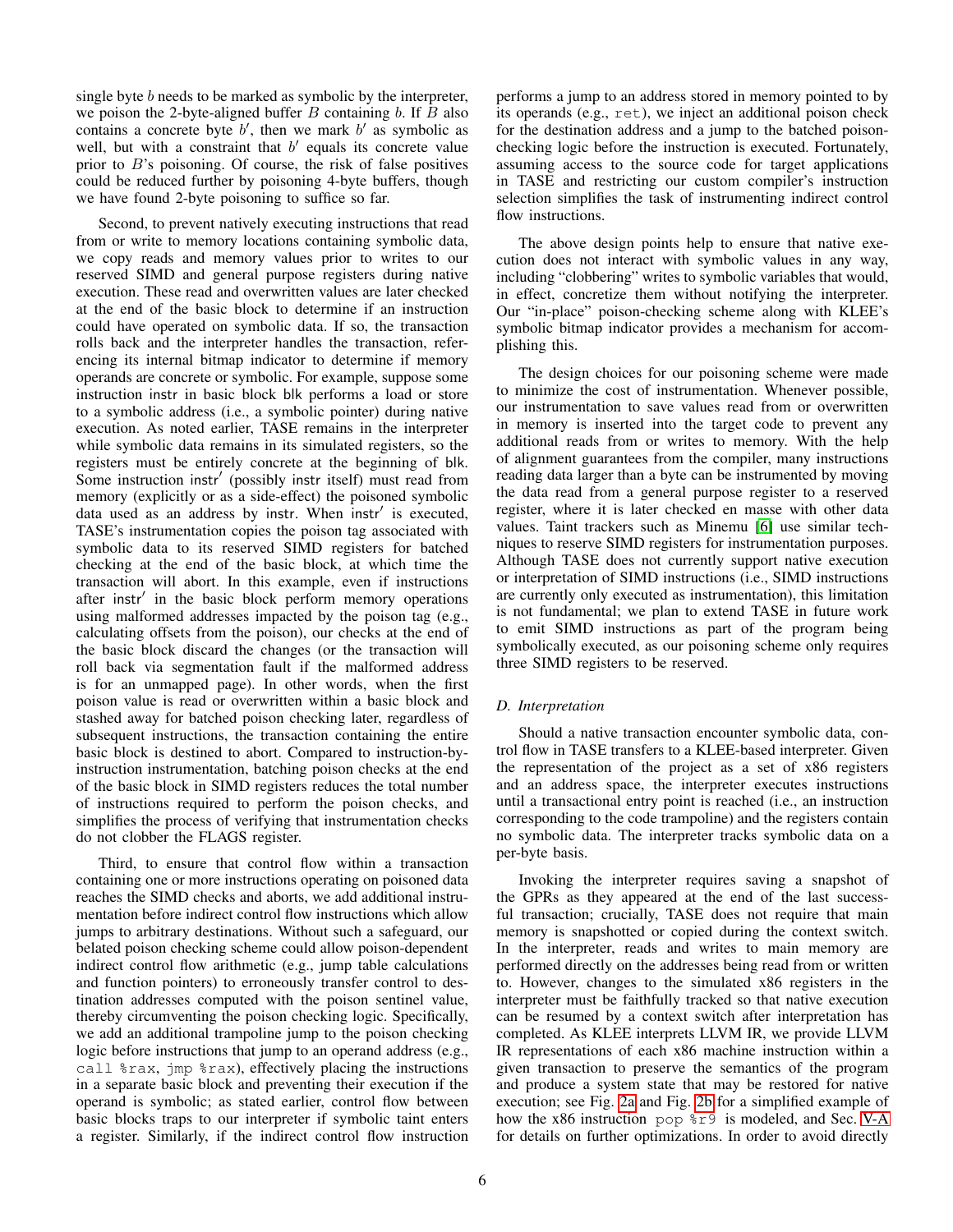```
1 void interp_pop_r9 (greg_t* gregs) {
2 gregs[REG_R9] = *(\text{greg}_t*)gregs[REG_RSP];<br>3 gregs[REG_RSP] = gregs[REG_RSP] + 8;
3 gregs [REG\_RSP] = gregs [REG\_RSP] + 8;<br>4 gregs [REG\_RIP] = gregs [REG\_RIP] + 2;qregs[REG_RIP] = qregs[REG_RIP] + 2;
5 }
```
#### (a) C model

```
1 define void @interp_pop_r9(i64* nocapture %gregs) #1 {<br>2 \frac{1}{2} = getelementntr inbounds i64* %gregs i64.15
 2 \text{\$1 = getelementptr} inbounds i64* \text{\$gregs, i64} 15<br>3 \text{\$2 = load i64* \$1}3 \quad \frac{2}{3} = \text{load } i64 \times 21<br>4 \frac{2}{3} = \text{int} \cdot \text{opt} \cdot i644 % 3 = \text{inttoptr} i64 % 2 to i64*<br>5 % 4 = \text{load} i64 * % 3%4 = load i64* %3
         $5 = getelementptr inbounds i64* %gregs, i64 1
 7 store i64 %4, 164 * 85<br>8 %6 = add nsw i64 %2, 8
 8 \$6 = add nsw i64 \$2, 8<br>9 store i64 \$6, i64* \$19 store i64 %6, i64 * %1<br>10 %7 = qetelementptr in
10 \frac{1}{2} 7 = getelementptr inbounds i64* %gregs, i64 16<br>11 %8 = load i64* %7
11 \frac{1}{88} = \text{load } i64 \times 27<br>12 \frac{1}{89} = \text{add} \text{nsw } i6412 89 = add nsw i64 88,<br>13 store i64 89, i64* 813 store i64 %9, i64* %7<br>14 ret void
         14 ret void
15 }
```
#### (b) LLVM IR model

<span id="page-6-12"></span>Fig. 2: Simplified models for interpreting pop %r9

writing LLVM IR, our method for producing an LLVM IR model for each x86 instruction is to write the state changes performed by the instruction in C (as in Fig. [2a\)](#page-6-1), and use Clang [\(https://clang.llvm.org\)](https://clang.llvm.org) to emit LLVM IR (as in Fig. [2b\)](#page-6-1). Note that the interpretation of pop %r9 in Fig. [2a](#page-6-1) is modeled as the execution of a function. The function takes a context containing a set of simulated general registers (greg\_t  $\star$ gregs), copies the value in main memory pointed to by the simulated stack pointer to the interpreter's simulated register %r9 (line [2](#page-6-2) in Fig. [2a\)](#page-6-1), and increments the simulated stack and instruction pointers (lines [3](#page-6-3)[–4](#page-6-4) in Fig. [2a\)](#page-6-1).

Equivalent LLVM IR is provided in Fig. [2b.](#page-6-1) Note that the offsets of the stack pointer,  $\epsilon \gtrsim 9$ , and the instruction pointer in the greg\_t  $*$  gregs struct are 15, 1, and 16, respectively. The instructions on lines [2–](#page-6-5)[5](#page-6-6) retrieve the value of our simulated stack pointer into temporary variable %2 and load the value at that address into  $\frac{1}{6}$  and lines [6](#page-6-7)[–7](#page-6-8) copy this value into the interpreter's model of %r9. In line [5,](#page-6-6) our interpreter directly reads from TASE's virtual memory located at the address specified by our model of %rsp in the greg  $t * q$  gregs struct; because of this, context switches between the interpreter and native execution do not require expensive copy operations for memory other than the saving and restoring of our simulated registers. The instructions on lines [8](#page-6-9)[–9](#page-6-10) increment our simulated stack pointer and correspond to line [3](#page-6-3) in Fig. [2a.](#page-6-1) Similarly, lines [10–](#page-6-11)[13](#page-6-12) increment the simulated instruction pointer to point to the next opcode, as in line [4](#page-6-4) of Fig. [2a.](#page-6-1)

While the example described above and pictured in Fig. [2](#page-6-1) is for a single instruction, TASE instead generates interpretable models for entire basic blocks of the original project. We elaborate further in Sec. [V-A.](#page-7-2)

### <span id="page-6-0"></span>*E. State Management*

In addition to managing the transition between native execution and interpretation, TASE must also handle the exploration of a potentially large number of execution paths. Handling this "state explosion" problem is a crucial aspect of symbolic execution, and has been a primary concern of many papers [\[12\]](#page-13-10), [\[10\]](#page-13-14), [\[13\]](#page-13-17), [\[17\]](#page-13-19).

In TASE, multiple execution paths are explored in parallel by using a native forking mechanism. Unlike other systems that explore multiple execution states within a single address space, TASE is unable to handle multiple execution states concurrently within a single address space. Attempting to explore states concurrently with multiple threads on one address space could cause unintended transactional aborts when threads access a common memory address.

Whenever the target program encounters a control flow instruction (e.g., a jmp or branch) that depends on a symbolic variable, execution must revert to the interpreter. After the interpreter takes control, execution states are created corresponding to the different possible destinations of the control flow instruction, and the fork system call is invoked. The resulting two processes extend the current execution in cases that the branch condition is true or false, respectively. We address indirect control-flow transfers dependent on a symbolic variable by producing an execution state for each possible destination. EXE [\[11\]](#page-13-4) uses a similar mechanism to handle state exploration, and in both TASE and EXE this approach provides the benefit of hardware-based copy-on-write to mitigate the cost of creating new processes. Both EXE and TASE also have at least some cases in which state exploration and path prioritization require child processes to halt and wait for a central state management process to authorize further execution. This potentially introduces bottlenecks when many child processes are exploring a large state space; however the centralization of state management in a single process helps to prevent "fork bombing" issues in which the machine hosting TASE is overwhelmed with too many processes.

Forcing each process following a fork to signal back to the central management process allows a variety of search heuristics to be implemented by the central coordinator. We intend to explore the use of simple heuristics, such as breadthfirst and depth-first search, as well as ones tailored to particular applications. For example, in prior research on client behavior verification, Cochran et al. [\[19\]](#page-13-12) leveraged the next message inbound from the client to prioritize the order in which paths were explored to identify a path consistent with that message having been sent next by the client. This prioritization was based on data collected from the client program during a training phase. In this approach, when a path search reaches a symbolic branch, the central coordinator determines which of the currently paused processes—i.e., either the two resulting from this fork, or another one—is on a path that is "closest" to one that, in training, could typically be used to "explain" the latest message received from the client. That process would then be signaled to continue its search until reaching the next symbolic branch. Of course, this prioritization is only an example strategy, and we intend to explore others, as well.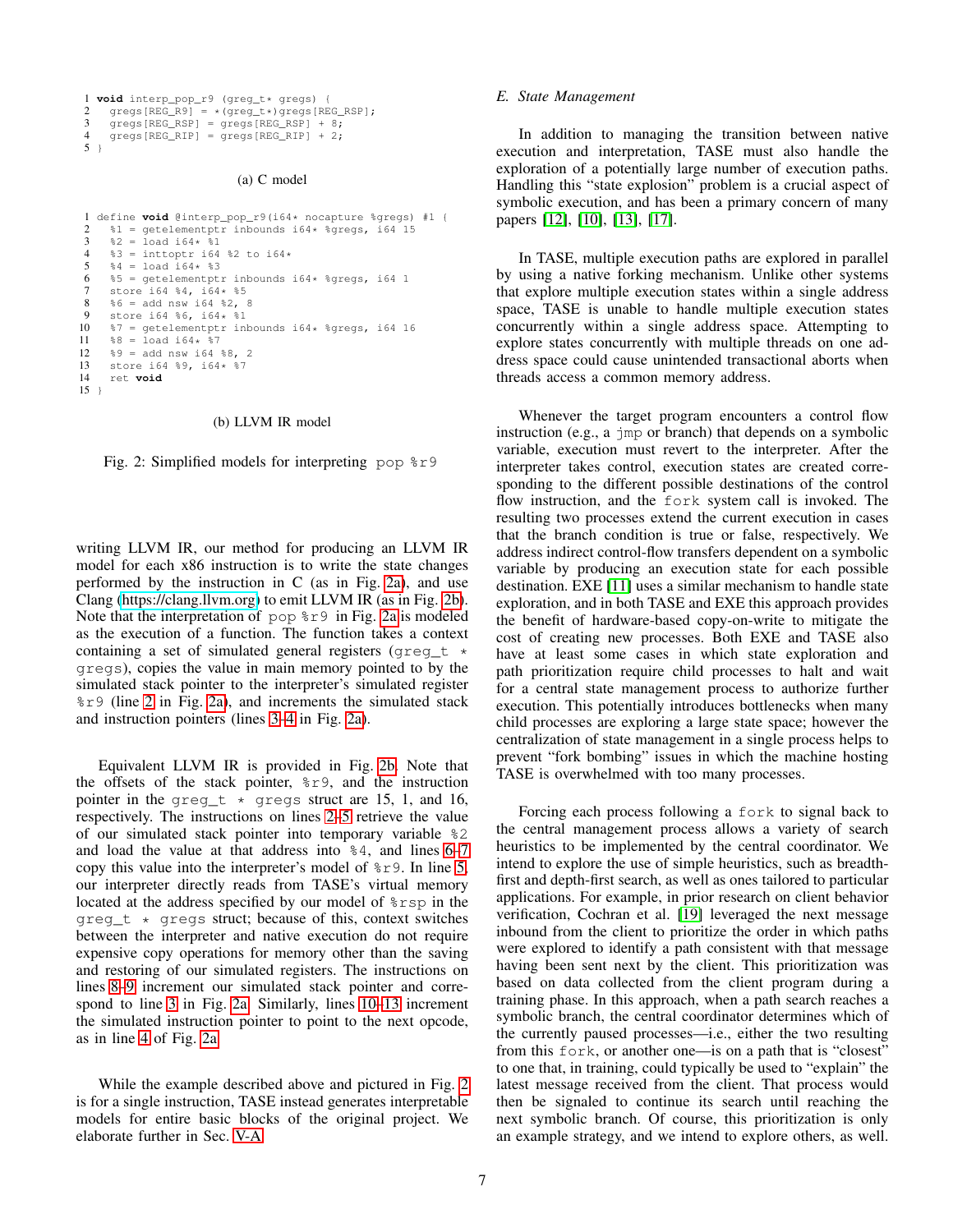### V. IMPLEMENTATION

<span id="page-7-0"></span>In this section we briefly discuss implementation details of TASE.

#### <span id="page-7-2"></span>*A. IR Generation*

Like other symbolic execution engines, TASE requires an intermediate representation of code to perform symbolic execution. Specifically, TASE uses LLVM IR to model each x86 instruction that potentially touches symbolic data, as discussed in Sec. [IV-D.](#page-5-0)

Crucially, unlike some other symbolic execution tools, TASE requires access to source code, from which TASE produces an instrumented executable using a custom compiler. Controlling the compiler allows us to selectively limit the pool of instructions available to the LLVM backend's codegeneration algorithms. This drastically simplifies the laborious task of producing IR models for x86 instructions, at the cost of requiring source code.

Additionally, we use information provided by the LLVM backend during compilation to record FLAGS-register liveness information around basic blocks, which we use to periodically kill the FLAGS register. This benefits our execution in TASE because it reduces the overall amount of symbolic data the interpreter must handle, and, in certain situations, allows the interpreter to more quickly produce a fully concrete copy of its simulated GPRs needed to return to native execution.

Because execution within a basic block in TASE must occur either entirely in the interpreter or natively for the duration of the basic block, we employ an additional optimization to speed up interpretation. We "batch" the IR for all x86 instructions in a basic block together and invoke the interpreter to interpret the whole basic block at once, rather than doing so per instruction within the basic block. In practice, we observe that this optimization reduces the total size of the LLVM interpretation bitcode by a factor of roughly three. Assuming access to source and control over the compiler also helps here; by disabling the selection of instructions that modify certain flags bits (e.g., the direction flag used by string-manipulation instructions), the overall size of the IR is reduced and more opportunities to omit redundant flags computations appear. Moreover, we found that reducing instruction selection based on flags usage offered opportunities to completely kill flags in certain cases after control flow instructions were used, reducing the likelihood of expressions "snowballing" together due to flags computations being continuously OR'd together.

Finally, we structured our C models of x86 instructions to more effectively use the compiler's aliasing optimizations. For example, using the "restrict" keyword before accessing our simulated register file or simply using local variables (rather than pointer access, as used in Fig. [2\)](#page-6-1) helped the compiler to optimize as if the simulated registers and simulated memory were separate address spaces, thus reducing the size the LLVM IR models of the x86 instructions.

## *B. Forking and Path Exploration*

As noted in Sec. [IV-E,](#page-6-0) we employ a native Unix fork call to explore multiple execution states in TASE when execution encounters a symbolic branch. Execution in TASE begins with a central "manager" process forking off a child process to begin path exploration of the project's code. The manager uses signal-based job-control mechanisms, shared memory, and system-level semaphores to steer and control execution through different branches as a pre-defined maximum number of worker processes execute in parallel. If a worker encounters a symbolic branch, it halts execution until the manager process determines what course of action to take.

Native forking in TASE benefits from hardware-based copy-on-write, but still incurs overhead; among other things, the Linux kernel copies the parent process' page table entries for the child [\[24\]](#page-13-26). To reduce this cost, our experiments in TASE use the Linux transparent huge pages feature to reduce the size of page table mappings without explicitly modifying the applications. The daemon used by the kernel to coalesce small (4KB) pages into huge (2MB) pages periodically runs at a predefined interval; we experimentally determined that 10ms appeared roughly optimal for our behavioral verification application in Sec. [VI-B.](#page-9-0)

#### *C. Transaction Sizing*

As discussed in Sec. [IV-B,](#page-4-0) the stride of a transaction in TASE is set to a constant  $s_{\text{max}}$  by default; after executing  $s_{\text{max}}$ basic blocks, the transaction will be closed. A value  $s_{\text{max}}$  that is too small will hurt performance by closing transactions more frequently than necessary, whereas a value that is too large can incur a substantial performance penalty when a transaction aborts, since all the work it performed will be thrown away. To maximize performance,  $s_{\text{max}}$  would ideally be tuned per project and per platform, since the size of the L1 data cache limits the amount of data that a transaction can read or write and since the frequency at which symbolic data is accessed may vary depending on the application. In the future, we plan to explore dynamically adjusting  $s_{\text{max}}$  based on runtime conditions, as well. For the purposes of our evaluation in Sec. [VI,](#page-7-1) we simply set  $s_{\text{max}} = 16$ .

Because the basic block is the smallest granularity at which transaction size can be controlled in TASE, it is also necessary that basic blocks be limited to a maximum size. In our present implementation, basic blocks are limited to 50 instructions. Here again, the limit of 50 was chosen experimentally; we plan to explore methods in future work to automatically tune this constant.

## VI. EVALUATION

<span id="page-7-1"></span>In this section we measure TASE's performance. We first detail TASE's performance in a series of microbenchmarks in Sec. [VI-A,](#page-8-0) and then we consider an application of symbolic execution to validating the messaging behavior of a software client in Sec. [VI-B.](#page-9-0) Finally, we explore application of TASE's techniques to memory protection in Sec. [VI-C.](#page-11-1) All performance experiments described in this section were conducted on a computer with a 3.5GHz Intel Xeon CPU E3-1240 v5 processor and 64GB of RAM. All tools in the evaluation were either Dockerized,<sup>[2](#page-7-3)</sup> or, if not Dockerized, ran directly on Ubuntu 16.04.7.

<span id="page-7-3"></span><sup>&</sup>lt;sup>2</sup>All Dockerized tools were executed in a fully-privileged container (i.e., with the "–privileged" flag). Surprisingly, we observed that performance degraded by up to a factor of 2 when containers were created with default permissions.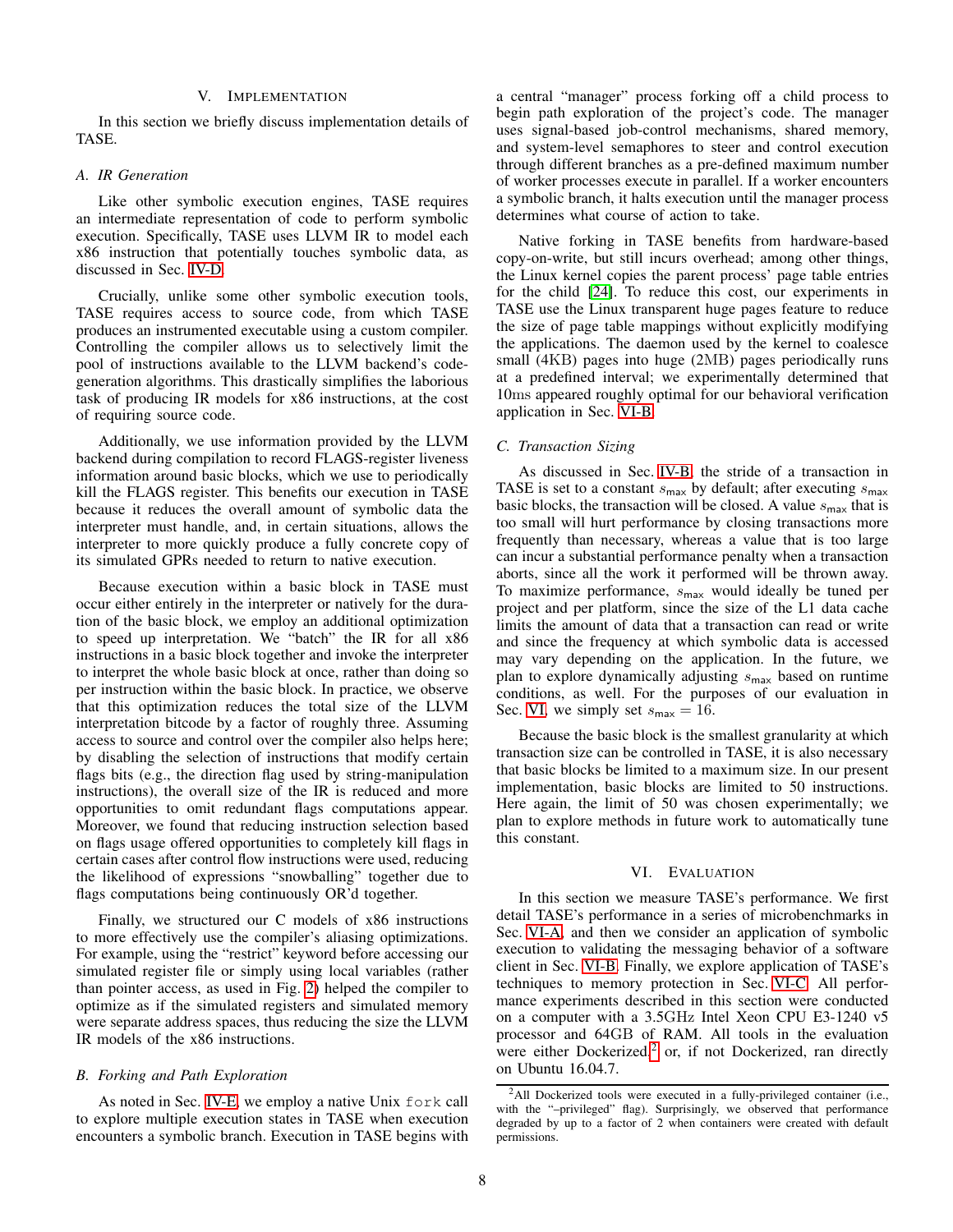<span id="page-8-7"></span>

| <b>Test</b> |               | TASE SymCC $S^2E$ |                             | <b>OSYM</b>                                                   | KLEE                            |
|-------------|---------------|-------------------|-----------------------------|---------------------------------------------------------------|---------------------------------|
| BigNum add  |               |                   |                             | $13.15 \times 11.40 \times 42.79 \times 903.63 \times$        | $2403.53\times$                 |
| sha256      | $8.96\times$  |                   |                             | $13.95\times$ $18.15\times$ 2239.19 $\times$ 1738.23 $\times$ |                                 |
| md5sum      | $12.27\times$ |                   | $17.45 \times 71.94 \times$ |                                                               | $1904.99 \times 7208.67 \times$ |
| cksum       | $2.83\times$  | $7.23\times$      |                             | $10.25 \times 691.18 \times 1137.48 \times$                   |                                 |
| tsort       | $15.11\times$ | $7.51\times$      |                             | $35.56 \times 1073.89 \times >20,000 \times$                  |                                 |
| factor      | $7.16\times$  | $4.41\times$      | $30.32\times$               |                                                               | $1131.95 \times 1070.42 \times$ |

TABLE I: Concrete computation costs relative to native execution, averaged over five runs; relative standard deviations were  $\langle 5.3\%$ . BigNum addition was performed byte-by-byte on two 10MB integers. Hashes were computed on a 44MB file. tsort was run on a file with 500,000 edges. factor was run on a 38-digit number with five prime factors.

#### <span id="page-8-0"></span>*A. Microbenchmarks*

In this section we report the results of various microbenchmarks to compare TASE to alternatives when executing on mostly concrete workloads—the contexts for which TASE was designed. Our first microbenchmark evaluations compared TASE to native execution and execution by  $S^2E$ , QSYM, SymCC, and KLEE, $3$  for six programs: the first added two concrete 10MB integers byte-by-byte with a one-byte carry; sha256<sup>[4](#page-8-2)</sup>, md[5](#page-8-3)sum<sup>5</sup>, and cksum<sup>[6](#page-8-4)</sup> were each applied to a con-crete 44MB file; tsort<sup>[7](#page-8-5)</sup> was run on a file with 500,000 edges; and factor $8$  was run on a 38-digit number with five prime factors. These programs were compiled using Clang 7.1.0 with O2 optimization for the native,  $S^2E$ , and QSYM targets, and with Clang 9.0.1 with O2 optimization for KLEE (as 9.0.1 was the Clang version included with KLEE). SymCC's custom compiler was run with O2 optimization. In contrast, TASE supports only a limited version of O1 optimization at the time of this writing. The results of these executions are shown in Table [I.](#page-8-7) TASE overheads ranged between  $\approx$ 3–15 $\times$  native execution on these benchmark programs. SymCC overheads ranged from  $\approx$ 4–17× native execution. S<sup>2</sup>E was  $\approx$ 10–72× slower than native, and QSYM and KLEE incurred overheads of ≈691–2239 $\times$  and from ≈1070 $\times$  to over 20,000 $\times$  native execution, respectively.

TASE is tailored to executing projects with small amounts of symbolic data, and so increasing the amount of symbolic data does impact its performance. Fig. [3](#page-8-8) shows the performance of byte-by-byte BigNum addition using the same code represented in Table [I](#page-8-7) (but only 50KB operands), but with a byte at a varying index marked symbolic. Once this byte is encountered, the carry byte becomes symbolic and remains so for the rest of the computation; as such, the bytes of the sum tainted by the symbolic carry byte are symbolic, as well.

The location of this symbolic data did not affect the

<span id="page-8-8"></span>

Fig. 3: Average time to add two 50KB integers vs. amount of symbolic computation, for TASE ( $\bullet$ ), KLEE ( $\triangle$ ), S<sup>2</sup>E ( $\Box$ ), SymCC  $(\times)$ , and QSYM  $(+)$ . Each point is an average over five runs; relative standard deviation was  $< 13.7\%$ . Initialization and setup costs were removed, though there were none for TASE. Symbolic data was inserted into one of the two arrays prior to the ripple addition at a variable index indicated by the percentage on the x-axis.

performance of the BigNum addition in KLEE (Fig. [3\)](#page-8-8), since KLEE interprets all project instructions. The performance of the BigNum addition in TASE, however, decayed as the first symbolic byte was encountered earlier in the computation; only once  $\approx 75\%$  of the BigNum addition was performed concretely does TASE outperform KLEE. The primary reason for the loss of performance for larger amounts of symbolic data is that TASE interprets substantially more LLVM IR instructions to model a restorable context for native execution (see Sec. [VII-C\)](#page-12-1). In particular, TASE executed almost  $8 \times$  as many IR instructions as KLEE in the BigNum addition test when the index of the first symbolic byte was set to zero. S <sup>2</sup>E exhibited similar trends as TASE, eventually becoming faster than KLEE; however, its performance was much worse than TASE in this test and became faster than KLEE only once  $> 95\%$  of the BigNum addition was concrete. Even with no symbolic computation whatsoever (i.e., with 0% symbolic input in Fig. [3\)](#page-8-8), QSYM was at least  $7\times$  slower than both  $S^2E$ and TASE, and only about 25% faster than KLEE, although QSYM outperformed  $S^2E$  considerably after more than  $4\%$ of the total computation in the microbenchmark required the manipulation of symbolic data. Both TASE and SymCC performed similarly in Fig. [3.](#page-8-8)

Based on the concrete overheads in Fig. [3](#page-8-8) and Table [I,](#page-8-7) and the Pin instrumentation code from the QSYM repository, we believe the slowdown on concrete workloads within QSYM is primarily due to its insertion of instrumentation functions before each machine instruction of the target. Although more lightweight than the Pin instrumentation in QSYM, SymCC's compile-time instrumentation resulted in the insertion of checks within the IR for some of our target programs, increasing the total size of the bitcode (e.g., increasing the total number of instructions in the IR for the BigNum microbenchmark by approximately  $3\times$ ).

<span id="page-8-1"></span><sup>&</sup>lt;sup>3</sup>We used Dockerized QSYM from February 10, 2020 [\(https://github.](https://github.com/sslab-gatech/qsym) [com/sslab-gatech/qsym\)](https://github.com/sslab-gatech/qsym); Dockerized KLEE from December 23, 2020 [\(https:](https://klee.github.io/docker/) [//klee.github.io/docker/\)](https://klee.github.io/docker/); Dockerized SymCC from September 6, 2020 [\(https:](https://github.com/eurecom-s3/symcc) [//github.com/eurecom-s3/symcc\)](https://github.com/eurecom-s3/symcc); and  $S^2E$  retrieved on July 11, 2019 [\(https:](https://github.com/s2e/s2e-env.git) [//github.com/s2e/s2e-env.git\)](https://github.com/s2e/s2e-env.git).

<span id="page-8-2"></span><sup>4</sup><https://github.com/coreutils/gnulib/blob/master/lib/sha256.c>

<span id="page-8-3"></span><sup>5</sup><https://github.com/kfl/mosml/blob/master/src/runtime/md5sum.c>

<span id="page-8-4"></span><sup>6</sup><https://github.com/coreutils/coreutils/blob/master/src/cksum.c>

<span id="page-8-5"></span><sup>7</sup><https://github.com/coreutils/coreutils/blob/master/src/tsort.c>

<span id="page-8-6"></span><sup>8</sup><https://github.com/coreutils/coreutils/blob/master/src/factor.c>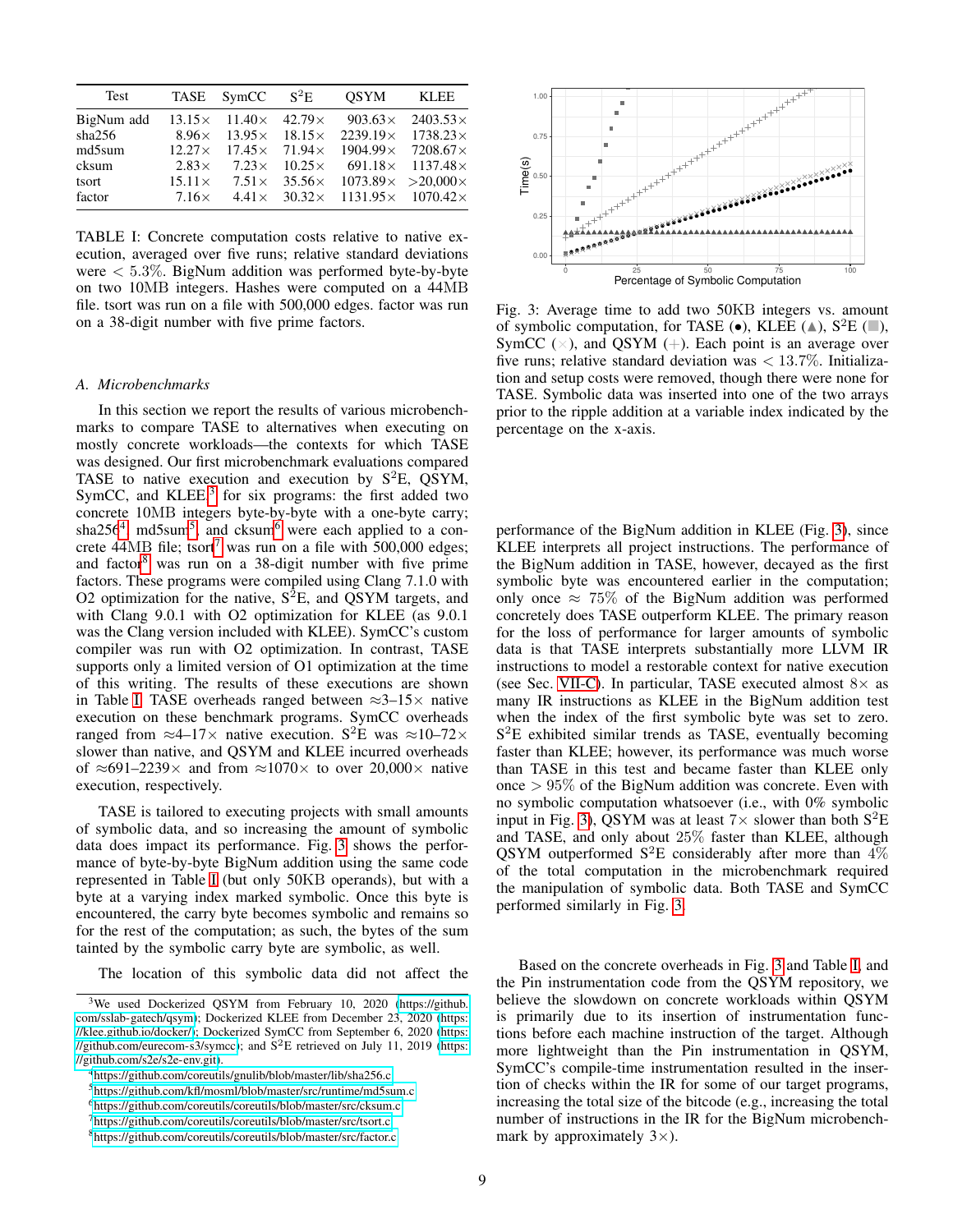## <span id="page-9-0"></span>*B. Client Verification with TASE*

The second evaluation for TASE that we report is its use in verifying client behavior in client-server protocols. Numerous server exploits take the form of messages to a server that no legitimate or sanctioned client would send. To detect such messages in this approach, a server-side *verifier* symbolically executes the claimed client software (with unknown client-side inputs marked symbolic) to determine whether the message sequence received from the client is possible given the client software and messages sent to it (e.g., [\[5\]](#page-13-27), [\[19\]](#page-13-12)).

This defensive strategy benefits from its generality—it needs no foreknowledge of a vulnerability or exploit to detect an attack—and soundness, in the sense that if it accepts a sequence of messages, then there are inputs that could have caused the claimed client to produce that sequence. However, it also has limitations that restrict the contexts in which it can be applied. First, it requires a claim of the software executed by the client. This claim could be explicit via a user-agent string (as in HTTP, SIP, or NNTP) or an attested load-time measurement from a hardware trusted-computing platform (see Maene et al. [\[33\]](#page-13-28) for a survey) or host-based monitor. Alternatively, this claim could be inferred from the client's behavior (e.g., [\[1\]](#page-13-29)) or simply because the client was previously provisioned with software known to the verifier (e.g., as an IoT device might be). Second, the verifier must be able to obtain the claimed client software to symbolically execute—source code if the symbolic execution engine requires it.

The primary focus of this evaluation is a third challenge faced by this defensive approach: to be used as an inline defense, it requires symbolic execution to keep pace with the arrival of messages from the client. Thus, the latency of symbolic execution is critical in determining whether this defense can be used inline to *prevent* exploits, or whether it can only be run alongside server processing and thereby *detect* exploits shortly after they occur. We show not only that TASE significantly improves performance over a state-of-theart codebase for conducting behavioral verification of a TLS client, but that it does so to an extent that permits this defense to reside on the critical path of message processing for all but the most latency-sensitive TLS applications.

The specific codebase to which we compare here is that due to Chi et al. [\[16\]](#page-13-13), who instantiated this general approach for TLS. To determine whether or not a client message could have originated from an unmodified client TLS implementation, Chi et al. detail a technique for symbolically executing OpenSSL's s\_client and then solving to determine whether there exist inputs that could have caused that implementation to produce the message sequence received. A message sequence for which no inputs can be found to produce it indicates that the message sequence is inconsistent with s\_client and so might represent an exploit, and indeed, Chi et al. observed that numerous notable TLS exploits (e.g., Heartbleed, CVE-2014- 0160) are of a form that would be caught by this technique. The Chi et al. framework is an extension of similar tools (e.g., [\[5\]](#page-13-27), [\[19\]](#page-13-12)) adapted specifically for cryptographic protocols like TLS: it leverages knowledge of the TLS session key and symbolically executes the client in multiple passes, skipping specified *prohibitive functions* (the AES block cipher and hash functions) until constraints generated from observed client-toserver messages could fully concretize their inputs. Below, we refer to the tool built by Chi et al. as CliVer (for simply "client verification").

The only changes we made to the CliVer tool for this evaluation was to implement the following two optimizations for it, to make the comparison to TASE fairer since TASE incorporates analogous optimizations. First, we changed how CliVer models the select system call, so that its return value indicates that stdout is always available (versus being symbolic). s\_client writes the application payload received from the server to stdout, and so blocks if stdout is unavailable. As such, this change has no effect on the message sequence that could be received from s\_client; i.e., any message sequence received in an execution where stdout becomes unavailable is a prefix of a sequence that could be received in an execution where it remains available throughout. This change does, however, relieve CliVer from needing to explore the execution path in s\_client where stdout is unavailable, saving it the expense of doing so.

Second, when CliVer is seeking to verify message  $i$  from the client and reaches a send point when symbolically executing s\_client, it must create and solve constraints reflecting message i and the path executed to reach that send point. This produces an unusually large number of relatively simple equality constraints (i.e., one constraint per each byte of the message), many of which contain a large number of XOR operations due to the choice of cipher suite. To more efficiently move the constraint information between the interpreter and its solver, we alter the behavior of KLEE's independent constraint solver to send all constraints en masse rather than one-byone. Moreover, though the SAT solver we use supports XOR expressions [\[48\]](#page-14-15), we found it much more efficient to rewrite these expressions to remove XORs before sending them to the solver. This optimization improves the performance of CliVer considerably, and we leverage it in TASE, as well.

<span id="page-9-1"></span>*1) Experiment setup:* Our evaluation used the same TLS 1.2 dataset used by Chi et al. [\[16\]](#page-13-13). This dataset includes benign traffic captured by tcpdump during a Gmail browsing session, and maliciously crafted Heartbleed packets to simulate CVE-2014-0160. The Gmail data set was generated by sending and receiving emails with attachments in Firefox over a span of approximately 3 minutes, and included 21 independent, concurrent TLS sessions for a total of 3.8MB of data. For reference, a plot of the time during which each of the 21 TLS connections was active is shown in Fig. [4.](#page-10-0) As shown there, a large majority of connections were active for nearly the entire duration of the Gmail session, though a few were much shorter.

We compared TASE with CliVer in two configurations. The first presumes minimal protocol-specific knowledge or thus adaptation by the party deploying the verifier. In this *basic* configuration, each tool was provided a specification of the same prohibitive functions, but otherwise the tool operated on the Gmail trace unmodified. Even in this configuration, however, we provided CliVer with native implementations of these prohibitive functions, so that even once their inputs had been concretized, they would be executed natively (versus being interpreted), thus rendering our comparison conservative. The second, *optimized* configuration incorporated a range of protocol-specific optimizations. In particular, after the TLS 1.2 handshake, client-to-server and server-to-client messages are independent of one another, and so server-to-client messages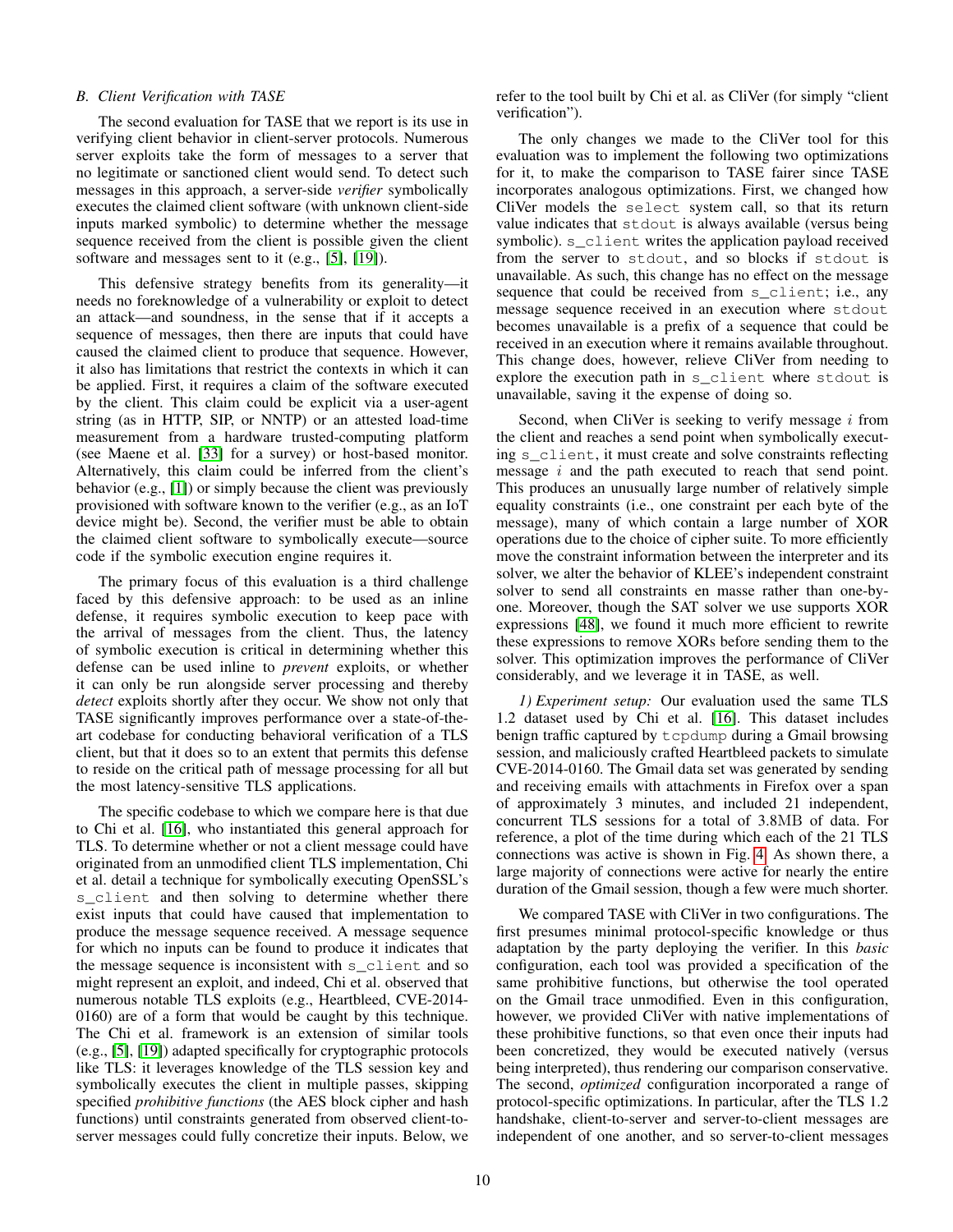<span id="page-10-0"></span>

Fig. 4: The durations of the 21 TLS connections involved in the Gmail trace described in Sec. [VI-B,](#page-9-0) ordered bottomto-top according to the TLS connection initiation. Note that some connections are so brief that their beginning and ending markers overlap.

were ignored when verifying the client-to-server messages. In addition, certificate verification was elided, since the verifier, being deployed to protect the server, trusts the server to send a valid certificate chain.

*2) Results:* When used as an inline defense against malicious traffic, the speed to reach a true detection is arguably a secondary concern; the delay imposed on attack traffic might be viewed more as a benefit than a detriment. Nevertheless, we used synthetic Heartbleed packets to confirm that TASE could determine these packets were not consistent with the OpenSSL TLS client in only 150ms from the initiation of the connection (i.e., including the TLS handshake).

More critical is the delay that TASE would impose on legitimate traffic. Here we report the *cost* and *lag* of verification as defined by Chi et al. For the i-th message in a TLS session,  $cost(i)$  is the processing time required to verify message i beginning from the symbolic state produced from verifying through message  $i - 1$ .  $lag(i)$  is the delay between the receipt of message  $i$  and when its verification completes. Note that  $la(q(i) > cost(i)$ , and  $la(q(i) > cost(i)$  if when message i is received by the verifier, the verification of message  $i-1$  is not yet complete (and so verifying message  $i$  cannot yet begin).

Table [II](#page-10-1) gives coarse statistics for the cost and lag of verifying all 21 TLS sessions in the Gmail trace, in the *basic* (left) and *optimized* (right) configurations. Interestingly, the median costs for TASE and CliVer were very similar, but the median lag for CliVer was 27× larger (in the *optimized* configuration) than it was for TASE. The cause was the messages that were most costly to verify, with costs in CliVer more than 14× that in TASE in the *optimized* configuration (and roughly 29× that in TASE in the *basic* configuration). These greater costs caused the lag to accumulate at various points in the trace, inducing an average CliVer lag on the *optimized* configuration of  $> 1$ s and a maximum lag of  $> 4$ s. In contrast, the TASE lag averaged only  $\approx 0.1$ s and incurred a maximum lag for any message of  $\approx$  .9s. For a driving application like Gmail that is paced by human activity, these lags may well be small enough to support the use of TASE as an inline defense.

<span id="page-10-1"></span>

| Configuration |        | basic   |             | optimized |  |
|---------------|--------|---------|-------------|-----------|--|
| System        | TASE   | CliVer  | <b>TASE</b> | CliVer    |  |
| Average cost  | 0.005s | 0.033s  | 0.016s      | 0.071s    |  |
| Median cost   | 0.003s | 0.006s  | 0.013s      | 0.018s    |  |
| Max cost      | 0.072s | 2.116s  | 0.088s      | 1.274s    |  |
| Average lag   | 0.614s | 4.654s  | 0.106s      | 1.138s    |  |
| Median lag    | 0.188s | 4.721s  | 0.045s      | 1.195s    |  |
| Max lag       | 2.648s | 17.885s | 0.876s      | 4.211s    |  |

TABLE II: Statistics for verification of benign Gmail traces

A temporal view of the lag is pictured in Fig. [5,](#page-10-2) which shows the distribution of lag across all 21 TLS sessions with messages binned according to their arrival times, where  $arr(i)$ denotes the arrival time of message  $i$ ; for example, the first bin contains the messages that arrived within the first 30s of each of the 21 TLS sessions. Arrival time is measured relative to the start of the individual TLS session. Within each bin, a boxand-whisker plot shows the first, second, and third quartiles, with the whiskers extended to  $1.5\times$  the interquartile range. The average is shown as a diamond, and outliers appear as individual points.

<span id="page-10-2"></span>

(b) *optimized* configuration

Fig. 5: Verification lag for 21 TLS sessions in the Gmail trace, each verified in isolation. The box plot at arrival time  $t$  includes  ${lag}(i): t \leq arr(i) < t + 30s$  across all 21 TLS sessions. Fig. [5a](#page-10-2) shows lag in verifying the Gmail traces using TASE and CliVer in a basic deployment without protocol-specific optimizations, and Fig. [5b](#page-10-2) shows lag in a configuration with optimizations leveraging protocol knowledge; see Sec. [VI-B1.](#page-9-1)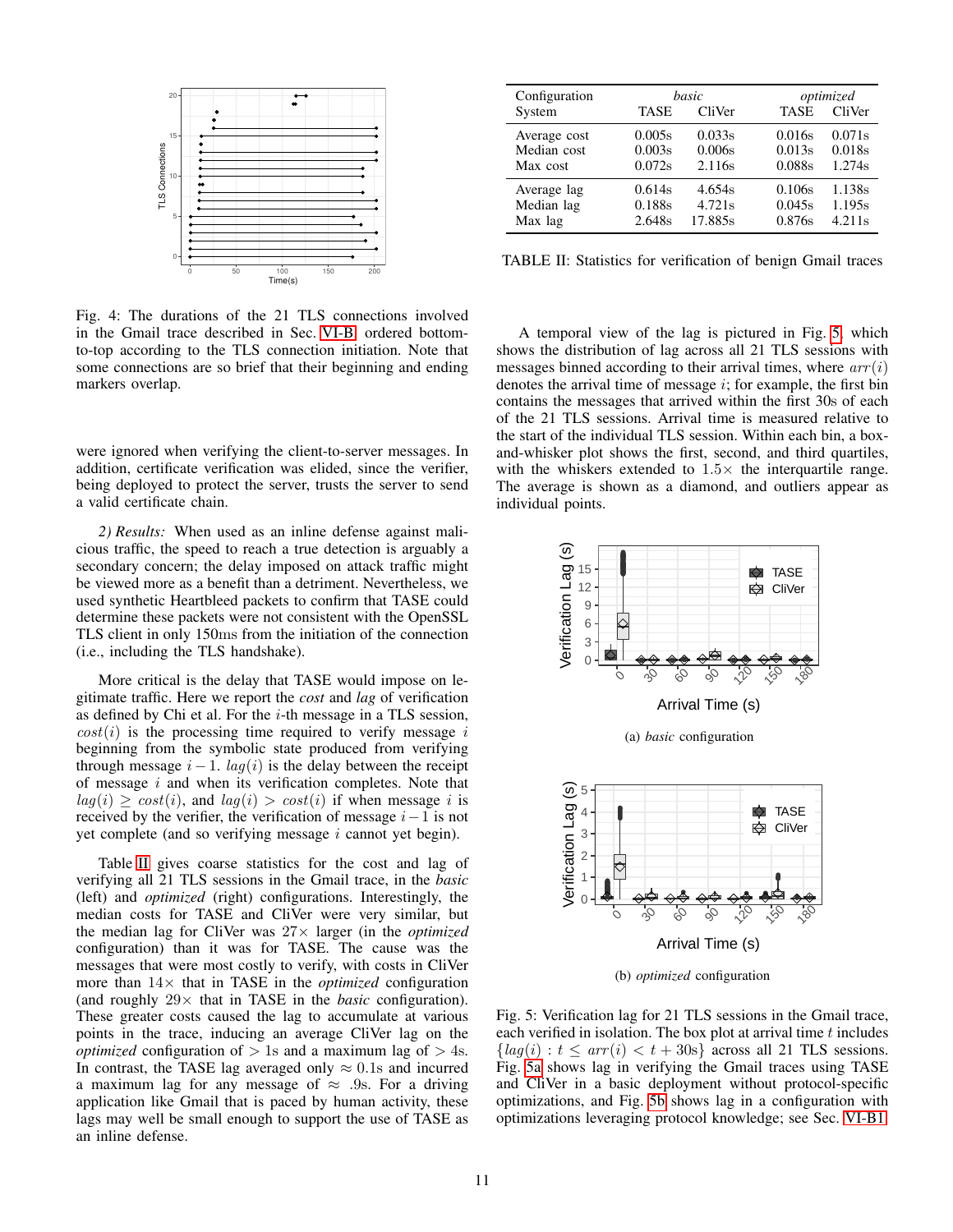The lags for the *basic* deployment lacking protocol-specific optimizations are shown in Fig. [5a,](#page-10-2) and the lags for the *optimized* deployment leveraging protocol-specific optimizations are shown in Fig. [5b.](#page-10-2) Both TASE and CliVer suffered lag in the first 30s of each connection, though TASE' median lag in this interval was < 15% of CliVer's in both the *basic* and *optimized* configurations. Indeed, the 25<sup>th</sup> percentile of CliVer's lag in this first 30s exceeded essentially *all* lags induced by TASE in the same interval. By the end of the first 30s, both tools "caught up" and maintained lags capable of sustaining interactive use until about 90s into the traces; at this point, large server-toclient transfers caused CliVer to lag considerably in the *basic* configuration, while TASE was able to better keep up. These lags were smaller in the *optimized* configuration, since serverto-client data messages were ignored.

In Fig. [6](#page-11-2) we report the *cost* for verifying each message in these connections as a function of the message's size. The datapoints in Fig. [6](#page-11-2) represent all 21 TLS sessions in the Gmail dataset but, in the case of CliVer, omit points for the ClientHello message and selected handshake messages of each TLS connection. These messages were omitted because CliVer's excessive verification costs for them skewed the y-axis range considerably, rendering the other trends more difficult to distinguish visually. (All messages are included in the TASE datapoints, however.) Fig. [6a](#page-11-2) represents the costs in the *basic* configuration, and Fig. [6b](#page-11-2) shows the costs in the *optimized* configuration. As can be seen in Fig. [6b,](#page-11-2) the costs for most messages scaled linearly in message size for both TASE and CliVer, but the slope of this growth was flatter with TASE, resulting in lower costs (and so less lag) for verification. In Fig. [6a,](#page-11-2) the datapoints for TASE fell along two lines corresponding to the client-to-server and server-toclient messages (the latter are mostly omitted from Fig. [6b\)](#page-11-2), and similarly for the datapoints for CliVer.

<span id="page-11-2"></span>

Fig. 6: Verification cost vs. message size

While TASE is designed to reduce the latency of symbolic execution, a secondary concern is the number of processes and amount of memory incurred by its use in behavioral verification. In Appendix [A](#page-14-16) we show these statistics. Briefly, the number of processes remained roughly flat during verification, and the amount of memory used during verification grew slowly and never exceeded 3.6GB. We believe we can further reduce this memory footprint with better engineering; memory usage has not been a limiting factor for us so far.

### <span id="page-11-1"></span>*C. Other Applications: Defending Against Memory Exploits*

TASE's method of speculatively executing application code within hardware transactions and detecting when the application reads or overwrites poison values has applications for several tasks beyond full-blown symbolic execution, with minimal changes to the tool. As one example, we have prototyped a simple adaptation of TASE that places the poison value as a canary [\[21\]](#page-13-30) adjacent to the return address in each stack frame; any application instruction that tries to overwrite the canary would then invoke the interpreter. We have further extended this design with a slightly modified memory allocator that places the poison value immediately before and after each heap-allocated buffer, providing detection of reads or writes off the beginning or end of the buffer. This modification of TASE will thus detect many common types of memory exploits, and requires only small changes to the TASE compiler to emit modified function prologues and epilogues, minor changes to the memory allocator, and small changes to the KLEE-based interpreter to diagnose an encountered error. In total, these changes comprised fewer than 140 source lines of code.

We summarize this application of TASE primarily to emphasize the flexibility of its techniques. As such, we do not quantitatively evaluate it against the plethora of available tools that provide similar properties. Qualitatively, however, this adaptation of TASE to detect memory exploits adds essentially the same latency overheads as purely concrete execution in TASE—runtimes of the same benchmarks in Table [I](#page-8-7) were changed by only at most 15% when these protections were applied to *every* stack frame and heap-allocated buffer—and should impose memory overheads comparable to or less than similar tools that leverage shadow memories (e.g., [\[15\]](#page-13-31), [\[42\]](#page-14-17), [\[37\]](#page-13-32), [\[8\]](#page-13-33), [\[44\]](#page-14-18)) or that use specialized memory allocators to achieve similar protections using page-level permissions (e.g., [\[3\]](#page-13-34), [\[34\]](#page-13-35), [\[23\]](#page-13-36)). Moreover, by diverting execution to the interpreter when a memory exploit is detected, the interpreter can attempt to permit execution to continue safely (e.g., [\[47\]](#page-14-19)), though we have not implemented these extensions presently.

We could extend this basic implementation to similarly detect use-after-free exploits, i.e., by poisoning buffers when they are freed. So, if a stale pointer were dereferenced, TASE would either trap safely with a segmentation fault if the dereferenced memory was unmapped or trigger a poison check if the memory was freed but not unmapped. Either way, the interpreter could consult its bitmap after the trap and unambiguously conclude that the pointer is no longer valid. We anticipate that this extension would induce only the runtime overhead of poisoning each buffer when it was freed and require minimal additional code modifications.

## VII. LIMITATIONS

<span id="page-11-0"></span>In this section we discuss several limitations of TASE.

# *A. Hardware Dependence on Intel TSX*

To our knowledge, Intel currently provides the only widespread implementation of hardware transactional memory, limiting TASE to executing only on Intel machines with support for TSX instructions. Nevertheless, in the future, transactional memory could be implemented by other vendors;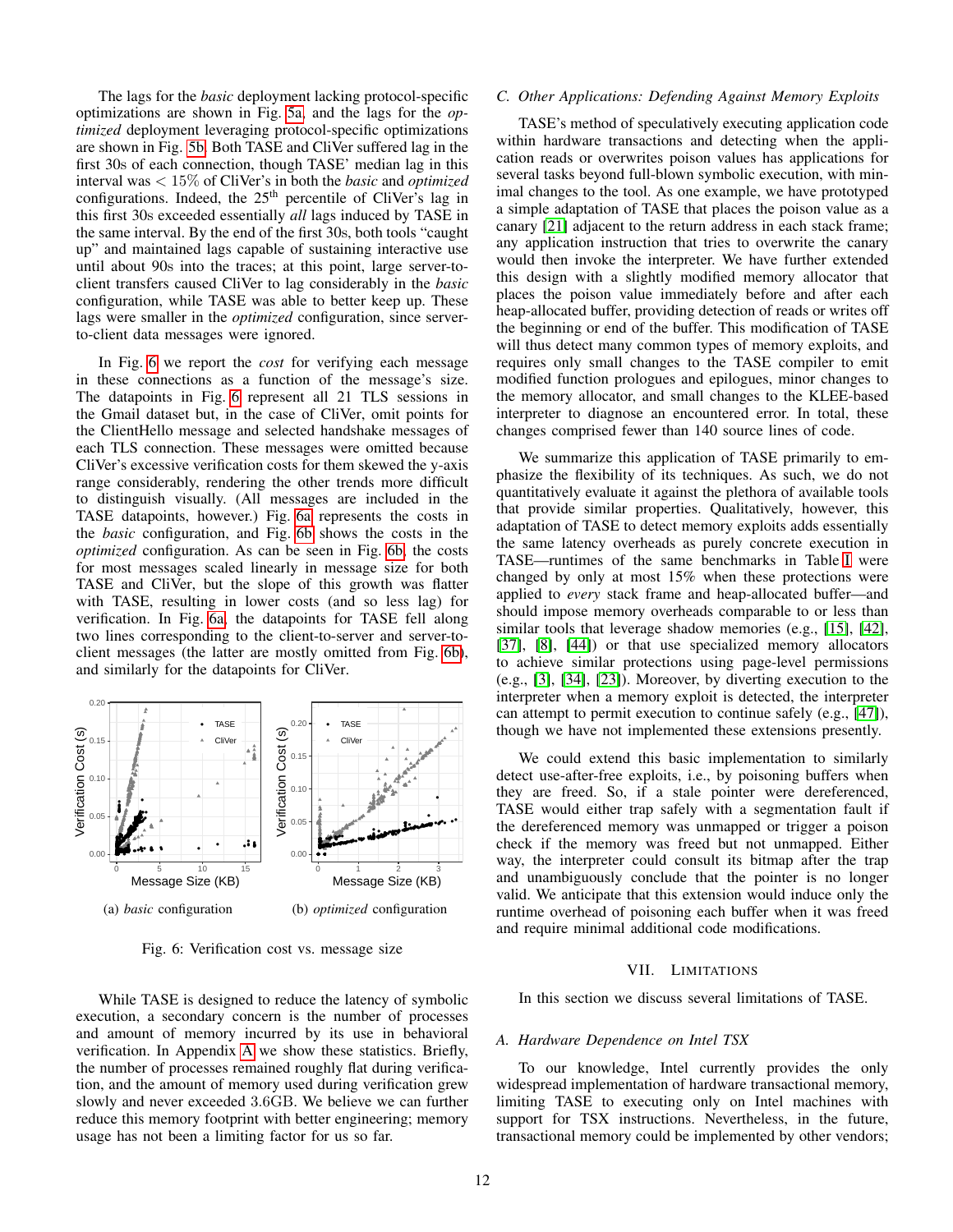as early as 1993, Herlihy and Moss proposed an implementation for hardware transactional memory based on "straightforward extensions to any multiprocessor cache-coherence protocol" [\[27\]](#page-13-37).

## *B. Equivalence of Interpretation and Native Execution*

Inevitable differences between the behaviors of native execution and interpretation of the same project imply that TASE results are not necessarily semantically equivalent to those obtained using symbolic execution based on interpretation only. For example, KLEE detects out-of-bounds accesses to concrete buffers, while native execution (without additional instrumentation) does not. It would seem that differences in the results of applying KLEE and TASE to a project could arise, however, only due to the project's processing on *concrete* values, since processing on symbolic values would trigger interpretation in TASE, as well.

In the context of the client verification application discussed in Sec. [VI-B,](#page-9-0) this means that those behaviors permitted by CliVer, which uses KLEE to interpret the client program in full, are not identical to those permitted by TASE. However, a behavior permitted by TASE but not by CliVer, if caused by an input validation error of the client program, would presumably need to be an artifact of server-to-client messages, which are concrete to the verifier. Since the verifier is deployed to defend the server and is trusted to cooperate with it, malicious serverto-client messages are outside the scope of those techniques.

## <span id="page-12-1"></span>*C. Interpreting x86 Instructions*

Although the use of native state as the primary representation for program execution in TASE introduces opportunities for speculative native execution on concrete data, this design choice also introduces some difficulties.

Because KLEE requires LLVM IR to perform symbolic execution, we needed to produce LLVM IR models for the effects of each x86 instruction to be interpreted by KLEE on the program's state. In addition to providing a burdensome engineering challenge, we found (as did  $S^2E$ 's authors [\[18\]](#page-13-15)) that modeling a given x86 instruction's impact on program state using the RISC-like LLVM IR required several LLVM IR instructions to fully capture all side effects, including the changes to the FLAGS register.

As a result, a machine-independent interpretation of a source program in vanilla KLEE could require fewer LLVM IR instructions to model the program's execution than in TASE. We feel that our use cases contain a sufficiently large usage of concrete data to justify the optimizations for native execution in TASE, but a tradeoff nevertheless exists between the additional instructions needed for interpretation in TASE and the speed gained in native execution.

# *D. Instrumentation*

In order to ensure that reads or writes to memory addresses containing symbolic values are accurately recorded, TASE uses a custom LLVM backend to emit and instrument code. Although LLVM provides many utilities for writing compiler passes to analyze or modify machine code as it is emitted, significant engineering challenges must still be overcome to ensure that all code emitted for TASE is properly instrumented. Specifically, the large number and variety of x86 instructions available, combined with their side effects and implicit operands, make it difficult to write a catchall compiler pass that determines how an instruction touches memory. Furthermore, determining exactly where in the LLVM backend to inject instrumentation can be nontrivial, given that LLVM applies a large number of stages of optimization, some of which may modify code emitted earlier during compilation.

To simplify the instrumentation process, TASE's LLVM backend restricts the pool of x86 instructions available to the compiler during instruction selection. Our anecdotal evidence suggests that the slowdown imposed by choosing from a more limited set of instructions is negligible compared to the overhead of setting up and committing transactions and periodically interpreting when needed, but we may expand the set of allowed instructions in the future.

# *E. Controlled Forking*

TASE was designed to use native forking to explore different execution paths, each in a different process, in order to avoid the overhead of software-based copy-on-write mechanisms as used in KLEE and  $S<sup>2</sup>E$  [\[10\]](#page-13-14), [\[18\]](#page-13-15). Although forking allows TASE to explore distinct paths in parallel, exploring distinct execution paths within distinct address spaces complicates the process of applying search heuristics across these many processes, sharing cached SMT query results across paths, etc. Furthermore, even if it were desirable to move all or some aspects of path exploration into a single address space, the TSX transactions utilized for our speculative execution scheme would likely abort more often due to their original intended use—detecting conflicting concurrent accesses—thereby impinging on performance.

As discussed in Sec. [IV-E,](#page-6-0) our present implementation leverages a central manager process to guide path exploration, which it does simply by prioritizing which worker processes it allows to proceed (and temporarily suspending others). Some applications might require more sophisticated mechanisms for state management in which this simple prioritization is insufficient. For example, hybrid symbolic execution as introduced in Mayhem [\[13\]](#page-13-17), in which symbolic states can be archived to relieve memory pressure and restored later for further exploration, might be needed for analyzing some types of applications efficiently.

## VIII. CONCLUSION

<span id="page-12-0"></span>In this paper, we presented the design, implementation, and evaluation of TASE. To our knowledge, TASE is the first symbolic execution engine that leverages specialized hardware capabilities to accelerate native execution to optimize workloads in which operations on concrete data are a major bottleneck. The two technical innovations in TASE to make this possible are (i) batching tests to detect native accesses to symbolic data into a few instructions, and (ii) undoing the potentially erroneous effects of having accessed symbolic data natively by leveraging hardware transactions.

We illustrated an application of TASE for verifying whether the messaging behavior of a client as seen by the server is consistent with the software the client is believed to be executing.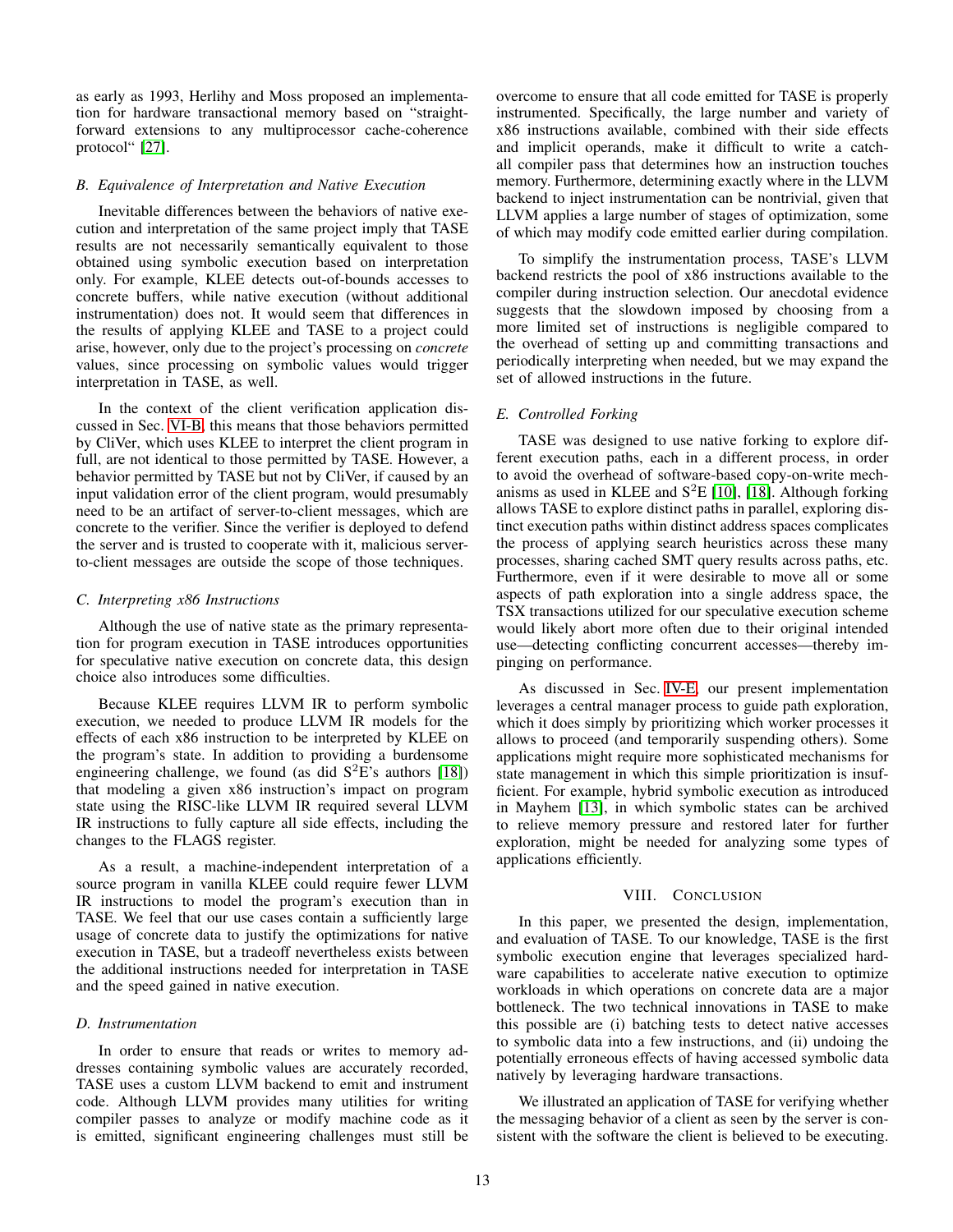We showed that the use of TASE in this application dramatically reduced the lag associated with verifying OpenSSL TLS 1.2 traffic, e.g., as driven by Gmail. This reduction bolsters the prospects of deploying this verification on the critical path of delivering client messages to the server, as an inline defense against client exploits without foreknowledge of server vulnerabilities.

#### ACKNOWLEDGMENTS

We are grateful to our shepherd, Hamed Okhravi, and to the anonymous reviewers for their constructive feedback. This research was supported in part by grant N00014-17-1-2369 from the U.S. Office of Naval Research.

## **REFERENCES**

- <span id="page-13-29"></span>[1] J. M. Allen, "OS and application fingerprinting techniques," [https://www.sans.org/reading-room/whitepapers/tools/](https://www.sans.org/reading-room/whitepapers/tools/os-application-fingerprinting-techniques-1891) [os-application-fingerprinting-techniques-1891,](https://www.sans.org/reading-room/whitepapers/tools/os-application-fingerprinting-techniques-1891) Sep. 2007.
- <span id="page-13-8"></span>[2] S. Anand, P. Godefroid, and N. Tillmann, "Demand-driven compositional symbolic execution," in *14th International Conference on Tools and Algorithms for the Construction and Analysis of Systems*, ser. LNCS, Mar. 2008, vol. 4963, pp. 367–381.
- <span id="page-13-34"></span>[3] Apple Corporation, "Enabling the malloc debugging features," [https:](https://developer.apple.com/library/archive/documentation/Performance/Conceptual/ManagingMemory/Articles/MallocDebug.html) [//developer.apple.com/library/archive/documentation/Performance/](https://developer.apple.com/library/archive/documentation/Performance/Conceptual/ManagingMemory/Articles/MallocDebug.html) [Conceptual/ManagingMemory/Articles/MallocDebug.html,](https://developer.apple.com/library/archive/documentation/Performance/Conceptual/ManagingMemory/Articles/MallocDebug.html) 23 Apr. 2013.
- <span id="page-13-16"></span>[4] F. Bellard, "QEMU, a fast and portable dynamic translator," in *USENIX Annual Technical Conference, FREENIX Track*, Apr. 2005, pp. 41–46.
- <span id="page-13-27"></span>[5] D. Bethea, R. A. Cochran, and M. K. Reiter, "Server-side verification of client behavior in online games," *ACM Transactions on Information and System Security*, vol. 14, Dec. 4.
- <span id="page-13-25"></span>[6] E. Bosman, A. Slowinska, and H. Bos, "Minemu: The world's fastest taint tracker," in *Recent Advances in Intrusion Detection, 14th International Symposium*, ser. LNCS, vol. 6961, Sep. 2011, pp. 1–20.
- <span id="page-13-0"></span>[7] R. S. Boyer, B. Elspas, and K. N. Levitt, "SELECT – a formal system for testing and debugging programs by symbolic execution," in *International Conference on Reliable Software*, 1975, pp. 234–245.
- <span id="page-13-33"></span>[8] D. Bruening and Q. Zhao, "Practical memory checking with dr. memory," in *9 th IEEE/ACM International Symposium on Code Generation and Optimization*, Apr. 2011, pp. 213–223.
- <span id="page-13-3"></span>[9] D. Brumley, J. Newsome, D. Song, H. Wang, and S. Jha, "Towards automatic generation of vulnerability-based signatures," in *IEEE Symposium on Security and Privacy*, May 2006.
- <span id="page-13-14"></span>[10] C. Cadar, D. Dunbar, and D. Engler, "KLEE: Unassisted and automatic generation of high-coverage tests for complex systems programs," in *8 th USENIX Symposium on Operating Systems Design and Implementation*, Dec. 2008.
- <span id="page-13-4"></span>[11] C. Cadar, V. Ganesh, P. M. Pawlowski, D. L. Dill, and D. R. Engler, "EXE: Automatically generating inputs of death," in *ACM Conference on Computer and Communications Security*, Oct. 2006.
- <span id="page-13-10"></span>[12] C. Cadar and K. Sen, "Symbolic execution for software testing: Three decades later," *Communications of the ACM*, vol. 56, no. 2, pp. 82–90, Feb. 2013.
- <span id="page-13-17"></span>[13] S. K. Cha, T. Avgerinos, A. Rebert, and D. Brumley, "Unleashing Mayhem on binary code," in *IEEE Symposium on Security and Privacy*, May 2012, pp. 380–394.
- <span id="page-13-21"></span>[14] S. Chen, X. Zhang, M. K. Reiter, and Y. Zhang, "Detecting privileged side-channel attacks in shielded execution with Déjà Vu," in  $12^{th}$  *ACM Asia Conference on Computer and Communications Security*, Apr. 2017, pp. 7–18.
- <span id="page-13-31"></span>[15] W. Cheng, Q. Zhao, B. Yu, and S. Hiroshige, "TaintTrace: Efficient flow tracing with dynamic binary rewriting," in *11th IEEE Symposium on Computers and Communications*, Jun. 2006.
- <span id="page-13-13"></span>[16] A. Chi, R. A. Cochran, M. Nesfield, M. K. Reiter, and C. Sturton, "A system to verify network behavior of known cryptographic clients," in *14th USENIX Symposium on Networked Systems Design and Implementation*, Mar. 2017, p. 177–195.
- <span id="page-13-19"></span>[17] V. Chipounov, V. Kunetsov, and G. Candea, "The S2E platform: Design, implementation, and applications," *ACM Transactions on Computer Systems*, vol. 30, no. 1, Feb. 2012.
- <span id="page-13-15"></span>[18] V. Chipounov, V. Kuznetsov, and G. Candea, "S2E: A platform for in-vivo multi-path analysis of software systems," in *16th International Conference on Architectural Support for Programming Languages and Operating Systems*, 2011, pp. 265–278.
- <span id="page-13-12"></span>[19] R. A. Cochran and M. K. Reiter, "Toward online verification of client behavior in distributed applications," in *20th ISOC Network and Distributed System Security Symposium*, Feb. 2013.
- <span id="page-13-5"></span>[20] M. Costa, M. Castro, L. Zhou, L. Zhang, and M. Peinado, "Bouncer: securing software by blocking bad input," in *21st ACM Symposium on Operating Systems Principles*, Oct. 2007.
- <span id="page-13-30"></span>[21] C. Cowan, C. Pu, D. Maier, J. Walpole, P. Bakke, S. Beattie, A. Grier, P. Wagle, and Q. Zhang, "StackGuard: Automatic adaptive detection and prevention of buffer-overflow attacks," in  $7<sup>th</sup>$  *USENIX Security Symposium*, Jan. 1998.
- <span id="page-13-22"></span>[22] C. Disselkoen, D. Kohlbrenner, L. Porter, and D. Tullsen, "PRIME+ABORT: A timer-free high-precision L3 cache attack using Intel TSX," in *26th USENIX Security Symposium*, 2007, pp. 51–67.
- <span id="page-13-36"></span>[23] "D.U.M.A. – detect unintended memory access," [http://duma.](http://duma.sourceforge.net) [sourceforge.net,](http://duma.sourceforge.net) accessed: 25 Jul. 2020.
- <span id="page-13-26"></span>[24] "fork(2)," in *Linux Programmer's Manual*, 15 Sep. 2017, [http://man7.](http://man7.org/linux/man-pages/man2/fork.2.html) [org/linux/man-pages/man2/fork.2.html.](http://man7.org/linux/man-pages/man2/fork.2.html)
- <span id="page-13-7"></span>[25] P. Godefroid, N. Klarlund, and K. Sen, "DART: Directed automated random testing," in *ACM Conference on Programming Language Design and Implementation*, Jun. 2005, pp. 213–223.
- <span id="page-13-9"></span>[26] P. Godefroid, M. Leving, and D. Molnar, "SAGE: Whitebox fuzzing for security testing," *Communications of the ACM*, vol. 55, no. 3, pp. 40–44.
- <span id="page-13-37"></span>[27] M. Herlihy and J. Moss, "Transactional memory: Architectural support for lock-free data structures," in *20th International Symposium on Computer Architecture*, 1993, pp. 289–300.
- <span id="page-13-20"></span>[28] *Intel 64 and IA-32 Architectures Software Developer's Manual*, Intel, Oct. 2019.
- <span id="page-13-1"></span>[29] J. C. King, "Symbolic execution and program testing," *Communications of the ACM*, vol. 19, no. 7, pp. 385–394, 1976.
- <span id="page-13-24"></span>[30] A. Kleen, "TSX anti patterns in lock elision code," [https://software.](https://software.intel.com/en-us/articles/tsx-anti-patterns-in-lock-elision-code) [intel.com/en-us/articles/tsx-anti-patterns-in-lock-elision-code,](https://software.intel.com/en-us/articles/tsx-anti-patterns-in-lock-elision-code) 26 Mar. 2014.
- <span id="page-13-2"></span>[31] C. Kruegel, E. Kirda, D. Mutz, W. Robertson, and G. Vigna, "Automating mimicry attacks using static binary analysis," in *14th USENIX Security Symposium*, Jul. 2005, pp. 161–176.
- <span id="page-13-23"></span>[32] C.-K. Luk, R. Cohn, R. Muth, H. Patil, A. Klauser, G. Lowney, S. Wallace, V. J. Reddi, and K. Hazelwood, "Pin: Building customized program analysis tools with dynamic instrumentation," in *26th ACM Conference on Programming Language Design and Implementation*, Jun. 2005.
- <span id="page-13-28"></span>[33] P. Maene, J. Götzfried, R. de Clercq, T. Müller, F. Freiling, and I. Verbauwhede, "Hardware-based trusted computing architectures for isolation and attestation," *IEEE Transactions on Computers*, vol. 67, no. 3, Mar. 2018.
- <span id="page-13-35"></span>[34] Microsoft Corporation, "GFlags and PageHeap," [https://docs.microsoft.](https://docs.microsoft.com/en-us/windows-hardware/drivers/debugger/gflags-and-pageheap) [com/en-us/windows-hardware/drivers/debugger/gflags-and-pageheap,](https://docs.microsoft.com/en-us/windows-hardware/drivers/debugger/gflags-and-pageheap) 23 May 2017.
- <span id="page-13-6"></span>[35] D. Milushev, W. Beck, and D. Clarke, "Noninterference via symbolic execution," in *Formal Techniques for Distributed Systems*, 2012.
- <span id="page-13-11"></span>[36] D. Monniaux, "A survey of satisfiability modulo theory," in *18th International Workshop on Computer Algebra in Scientific Computing*, ser. LNCS, vol. 9890, 2016, pp. 401–425.
- <span id="page-13-32"></span>[37] N. Nethercote and J. Seward, "How to shadow every byte of memory used by a program," in *3 rd International Conference on Virtual Execution Environments*, Jun. 2007, pp. 65–74.
- <span id="page-13-18"></span>[38] J. Newsome and D. Song, "Dynamic taint analysis for automatic detection, analysis, and signature generation of exploits on commodity software," in *ISOC Network and Distributed System Security Symposium*, Feb. 2005.